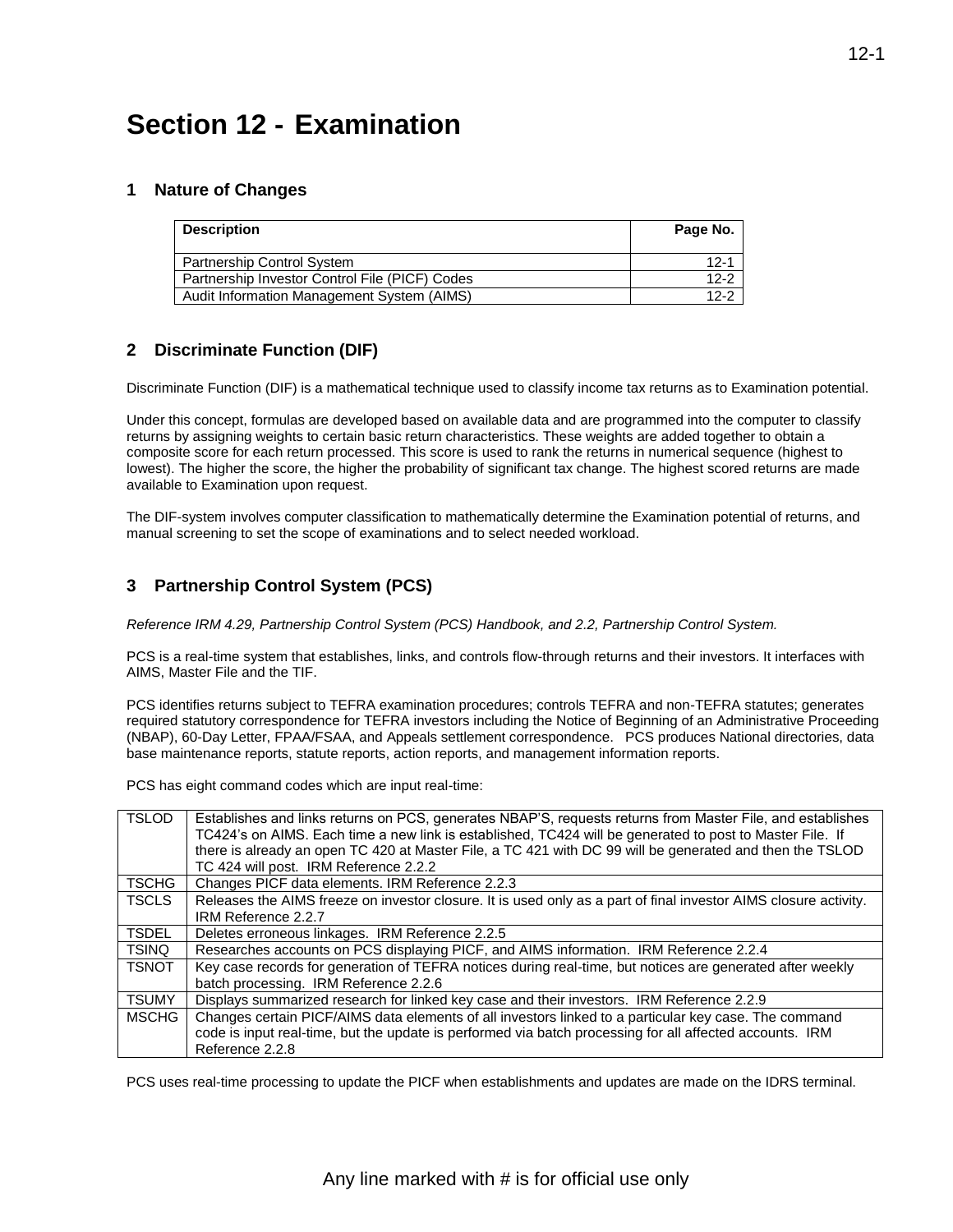Only MSCHG and TSNOT are processed in the batch mode.

Nightly batch processing includes: updating records nationwide, maintaining the PCS data base, and producing error registers.

Weekly batch processing includes: generating extracts for PCS reports, and notices.

#### **Partnership Investor Control File (PICF) Codes**

| $\overline{0}$ | No PICF record for this account                                  |
|----------------|------------------------------------------------------------------|
|                | Linked TEFRA Partnership                                         |
| 2              | Linked non-TEFRA Partnership/S Corporation                       |
| $\mathbf{3}$   | Unlinked Electing Large Partnership (ELP)                        |
| $\overline{4}$ | Investor with both open TEFRA linkage and open non-TEFRA linkage |
| 5              | Investor with at least one open TEFRA linkage                    |
| 6              | Investor with at least one open non-TEFRA linkage                |
| $\overline{7}$ | Investor with no open linkages below it (flow thru)              |
| 8              | Investor with no open linkages below it (flow thru)              |
|                |                                                                  |

# **4 Examination Return Control System (ERCS)**

*Reference IRM Part 4, Examining Process, IRM 4.7, Examination Returns Control System (ERCS)*

ERCS is an automated inventory management system used by field personnel in both the SB/SE and LB&I Operating Divisions. It is used for controlling tax returns and technical time charges from the time returns arrive until they are closed on the Audit Information Management System (AIMS). TE/GE and Appeals do not use ERCS.

# **5 Audit Information Management System (AIMS)**

#### **(1) General**

Audit Information Management File (AIMF) contains all data elements used by the AIMS System. These data elements are described separately in IRM's 4.4 and 2.8, Audit Information Management Systems (AIMS).

TE/GE and Appeals use the system to control their cases.

The AIMS command codes which authorize the terminal operator to input or receive information to or from the system are found in IRM 2.8.

#### **(2) AIMS Website**

The AIMS Website can be found at: [http://mysbse.web.irs.gov/exam/mis/default.aspx.](http://mysbse.web.irs.gov/exam/mis/default.aspx) The AIMS website contains up to date lists of many of the fields on AIMS such as Aging Reason Codes, Disposal Codes, Employee Group Code definitions, Source Codes, etc.

#### **(3) AIMS Assignee Code**

A twelve-digit code used for the management structure so that returns and time applied to returns can be applied to the correct location (Business Operating Division) for management information reports. The AIMS Assignee Code (ACC) is displayed on page 1 of an AMDISA print and Form 5546, Charge Out. The code is broken down into three fields.

- Field 1: Primary Business Code consists of 3 digits (Positions 1 3). Position 1 is referred to as the "AIMS BOD Code":
	- $0 = Not set$
	- $1 = W$ age and Investment (WI)
	- 2 = Small Business/Self-Employed (SB)
	- 3 = Large and Mid-Sized Business (LM)
	- 4 = Tax Exempt/Government Entity (TE)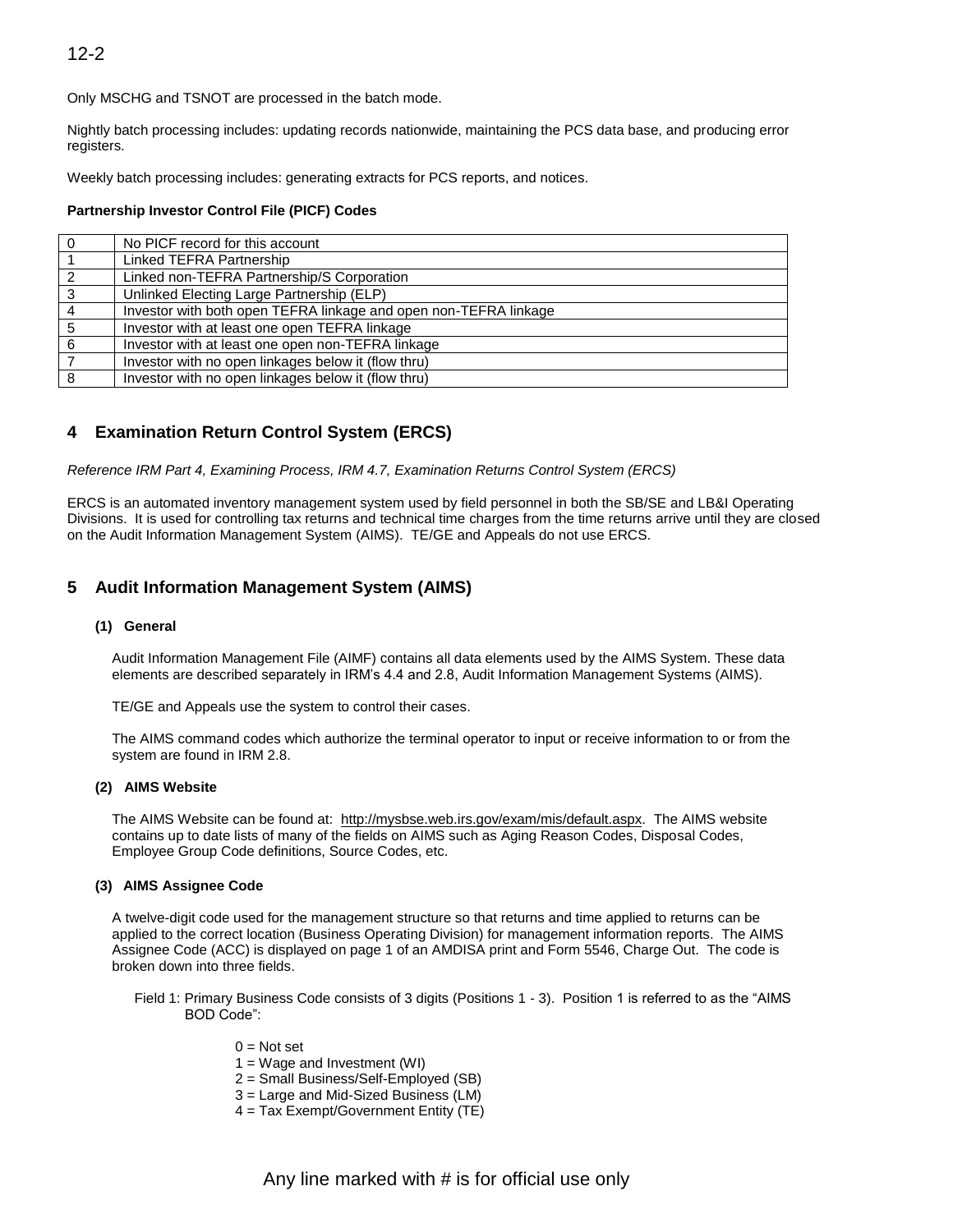Positions 2 and 3 are referred to as "IND-AREA-TYPE-CODE".

Field 2: Secondary Business Code consists of 5 digits (Positions 4 - 8). (See below for breakdown by Operating Division)

Field 3: Employee Group Code consists of 4 digits (Positions 9 -12). Position 9 is referred to as "EMPLOYEE-TYPE-CODE":

- 1 = Revenue Agent
- 2 = Tax Compliance Officer
- 5 = Campus
- $7 = TE/GE$

Positions 10 - 12 are referred to as "GROUP-CODE".

| Field 1<br><b>Primary Business Code</b> |                                                        |  |   |                            | Secondary Business Code             | Field 2 |   |                       |                             |   | <b>Employee Group Code</b> | Field 3 |            |  |
|-----------------------------------------|--------------------------------------------------------|--|---|----------------------------|-------------------------------------|---------|---|-----------------------|-----------------------------|---|----------------------------|---------|------------|--|
|                                         |                                                        |  |   |                            |                                     |         |   |                       |                             |   |                            |         |            |  |
|                                         | 2                                                      |  | 3 |                            | 5                                   |         | 6 |                       |                             | 8 | 9                          | 0       |            |  |
| Operating<br><b>Division</b>            | $LM =$<br>Industry<br>Code<br>(SB&WI=<br>Area<br>Code) |  |   | (SB & WI = Territory Mgrs) | $LM = Director$ Field<br>Operations |         |   | (SB&WI =<br>Reserved) | $LM =$<br>Territory<br>Mgrs |   | Employee<br>Type<br>Code   |         | Group Code |  |

| <b>Employee</b>   | <b>Explanation</b>                                                                                |  |
|-------------------|---------------------------------------------------------------------------------------------------|--|
| <b>Group Code</b> |                                                                                                   |  |
|                   | A complete up-to-date listing of all active EGC's can be found at:                                |  |
|                   | http://mysbse.web.irs.gov/examination/mis/contacts/empgroupcode/default.aspx                      |  |
|                   |                                                                                                   |  |
| 1XXX              | Revenue Agents                                                                                    |  |
| 1000-1099         | GROUPS PHYSICALLY IN THE CAMPUS - Area work physically in the campus                              |  |
| 1000              | DIF Returns are opened in this employee group code (not valid with Status Code 10 or 12)          |  |
| 1001              | PBC 213 - Form 706 Returns with International Aspects (Blocking Series 990-999)                   |  |
| 1005              | PBC 212 87700 1005 = COBRA                                                                        |  |
| 1020              | CF&S - Missing Returns                                                                            |  |
| 1030              | Receipt of DIF Return                                                                             |  |
| 1066              | CF&S - Field Audit                                                                                |  |
| 1067              | CF&S - Field Audit                                                                                |  |
| 1068              | CF&S - Field Audit                                                                                |  |
| 1069              | SB/SE Case building (Only valid in the campus)                                                    |  |
| 1076              | CF&S                                                                                              |  |
| 1077              | CF&S                                                                                              |  |
| 1078              | CF&S                                                                                              |  |
| 1093              | Audit Reconsideration Case building group in the campus for returns that will be sent to the Area |  |
|                   | Office                                                                                            |  |
| 1095              | LB&I - In transit from SOI                                                                        |  |
| 1098              | Reserved for Imaging Project                                                                      |  |
| 1099              | EGC is updated to 1099 if opening in 1000 or 2000, PBC is 20X, 212-214 or 30X and return is       |  |
|                   | MeF                                                                                               |  |
| 1100-1849         | Groups physically in the Area offices                                                             |  |
| 1168              | PBC 306 84005 1168 = COBRA case                                                                   |  |
| 1850-1999         | Groups physically in the PSP or Special Situations                                                |  |
| 1911              | CDE - Grade 11 - Revenue Agent                                                                    |  |
| 1912              | CDE - Grade 12 - Revenue Agent                                                                    |  |
| 1913              | CDE - Grade 13 - Revenue Agent                                                                    |  |
| 1924              | CDE - Training RA                                                                                 |  |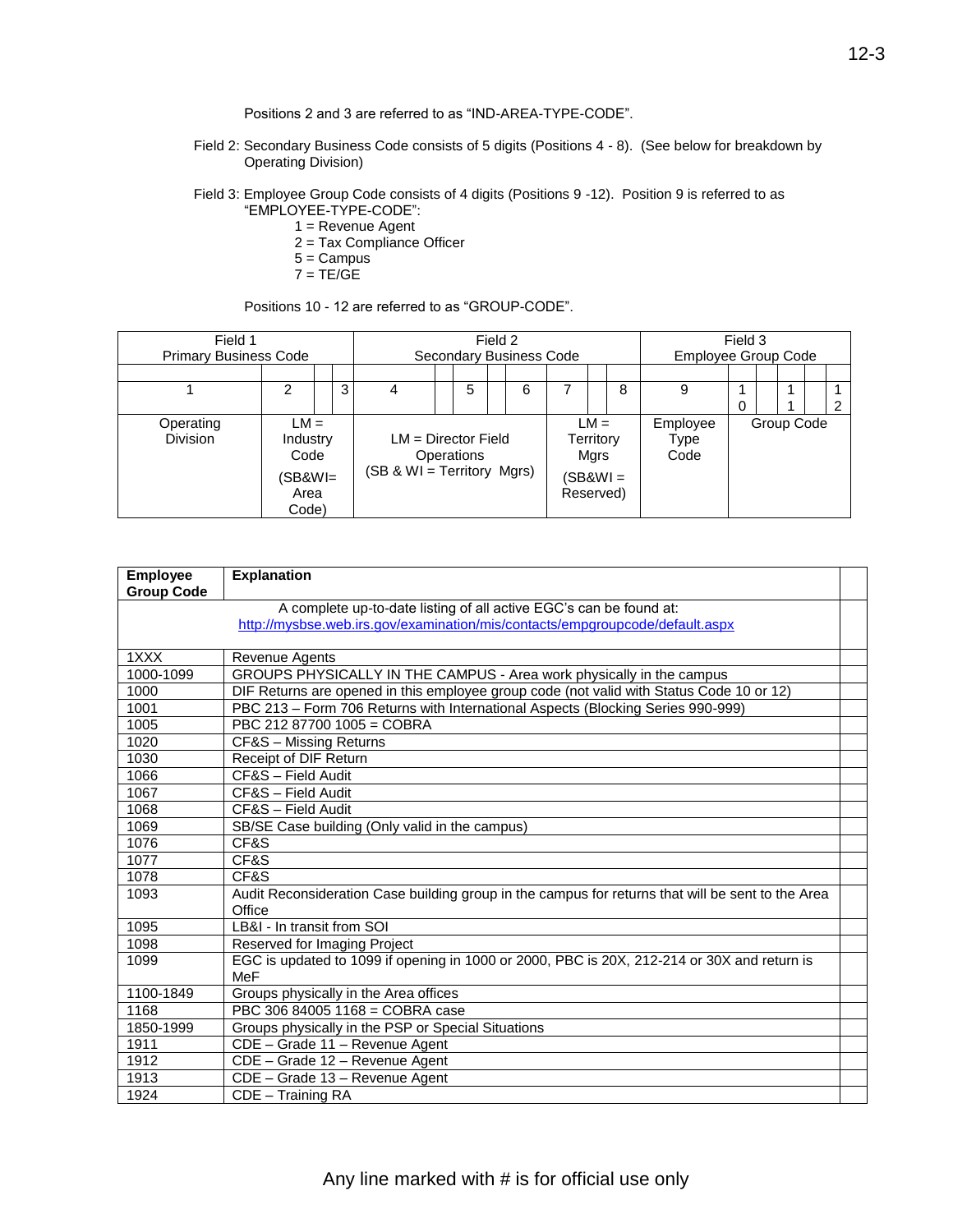| <b>Employee</b><br><b>Group Code</b> | <b>Explanation</b>                                                                                |  |
|--------------------------------------|---------------------------------------------------------------------------------------------------|--|
| 1988                                 | Use when sending cases to area office PSP                                                         |  |
| 1989                                 | CDE - CIP - Revenue Agent                                                                         |  |
| 1990                                 | CDE - RPP - Revenue Agent                                                                         |  |
| 1991                                 | <b>Remote Classification</b>                                                                      |  |
| 1992                                 | Reserved (Do not use without HQ SB/SE AIMS analyst approval)                                      |  |
| 1993                                 | EGC that the campus will use when sending Audit Recons to the field                               |  |
| 1994                                 | Math Error BMF cases automatically opened in Source Code 06 and changed to Source Code            |  |
|                                      | 20 (Effective 1/1/2010)                                                                           |  |
| 1995*                                | LB&I Status Code 06 Inventory                                                                     |  |
| 1996                                 | Reserved (Do not use without HQ SB/SE AIMS analyst approval/Cannot close in this employee         |  |
|                                      | aroup code)                                                                                       |  |
| 1997                                 | All transfer TO a PBC 3XX (invalid with status codes 10 or 12)                                    |  |
| 1998                                 | Non-LB&I transfers (systemically generated using CC AMSOC, DC 30)                                 |  |
| 1999                                 | Reserved (Do not use without HQ SB/SE AIMS analyst approval/Cannot close in this employee         |  |
|                                      | group code)                                                                                       |  |
| 2XXX                                 | <b>Tax Compliance Officers</b>                                                                    |  |
| 2000-2099                            | Area work physically located at the Campus                                                        |  |
| 2000                                 | DIF Returns are opened in this EGC (Not valid with status codes 10 or 12 or Activity Codes 219,   |  |
|                                      | 221, 223, 226-231)                                                                                |  |
| 2020                                 | CF&S - Missing Returns                                                                            |  |
| 2030                                 | Receipt of DIF return                                                                             |  |
| 2050                                 | CF&S TCO GS-9                                                                                     |  |
| 2051                                 | $CFAS - TCO GS-11$                                                                                |  |
| 2066                                 | CF&S-TCO                                                                                          |  |
| 2069                                 | SB/SE Case building (Only valid in the campus)                                                    |  |
| 2093                                 | Audit Reconsideration Case building group in the campus for returns that will be sent to the Area |  |
|                                      | Office                                                                                            |  |
| 2098                                 | Reserved for Imaging Project                                                                      |  |
| 2100-2849                            | Groups that are physically in the area.                                                           |  |
| 2850-2999                            | Group physically in the PSP                                                                       |  |
| 2909                                 | CDE - Grade 09 - Tax Compliance Officer                                                           |  |
| 2911                                 | CDE - Grade 11 - Tax Compliance Officer                                                           |  |
| 2923                                 | CDE - TCO 1                                                                                       |  |
| 2924                                 | CDE - TCO 2                                                                                       |  |
| 2925                                 | $CDE - TCO 3$                                                                                     |  |
| 2988                                 | Use when sending cases to the area office PSP                                                     |  |
| 2989                                 | CDE - CIP - Tax Compliance Officer                                                                |  |
| 2990                                 | CDE - RPP - Tax Compliance Officer                                                                |  |
| 2991-2992                            | Reserved (Do not use without HQ SB/SE AIMS analyst approval/Cannot close in these                 |  |
|                                      | employee group codes)                                                                             |  |
| 2993                                 | EGC that the campus will use when sending Audit Recons to the field                               |  |
| 2994-2996                            | Reserved (Do not use without HQ SB/SE AIMS analyst approval/Cannot close in these                 |  |
|                                      | employee group codes)                                                                             |  |
| 2997                                 | DIF CORR IRS Employee Cases - diverted to open in Area Office                                     |  |
| 2998                                 | Non-LB&I transfers (Systemically generated using CC AMSOC, DC 30)                                 |  |
| 2999                                 | Reserved (Do not use without HQ SB/SE AIMS analyst approval/Cannot close in these                 |  |
|                                      | employee group codes)                                                                             |  |
| 5XXX                                 | <b>Campus Exam Operations</b>                                                                     |  |
| 5000-5004                            | <b>Correspondence Examinations</b>                                                                |  |
| 5005                                 | <b>EITC Duplicate TIN Claims</b>                                                                  |  |
| 5006                                 | <b>Correspondence Examinations</b>                                                                |  |
| 5014                                 | Dependent Data Base                                                                               |  |
| 5015-5032                            | Correspondence Examination                                                                        |  |
| 5033                                 | Correspondence Examination - Bankruptcy Indicator                                                 |  |
| 5034-5054                            | Correspondence Examination                                                                        |  |
| 5055                                 | <b>Disaster Cases</b>                                                                             |  |
| 5056-5095                            | Correspondence Examination                                                                        |  |
| 5096                                 | EGC is updated to 5096 if opening EGC is 5000, PBC is X9X and MeF                                 |  |
| 5097-5188                            | Correspondence Examination                                                                        |  |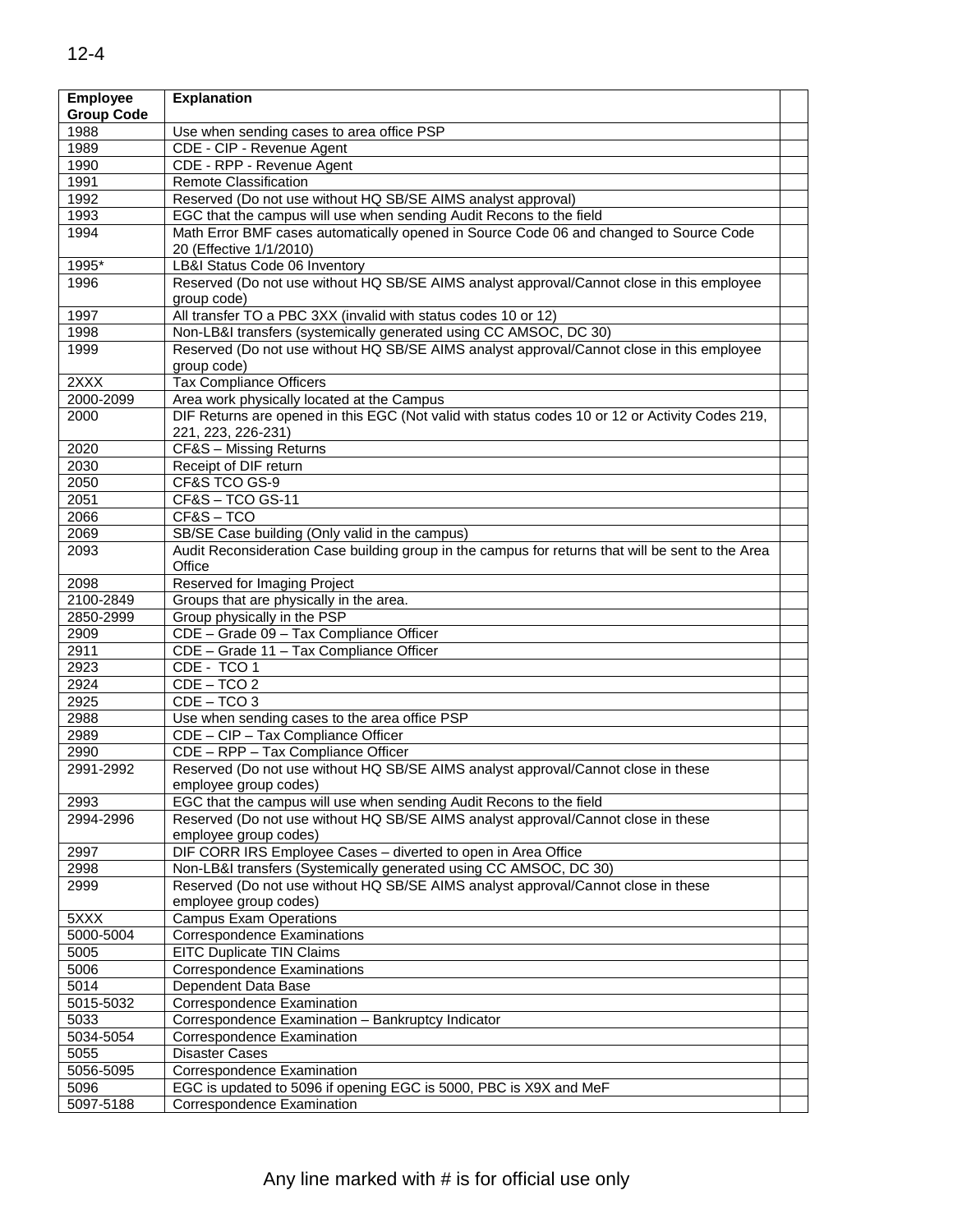| <b>Employee</b>   | <b>Explanation</b>                                                                                |      |
|-------------------|---------------------------------------------------------------------------------------------------|------|
| <b>Group Code</b> |                                                                                                   |      |
| 5189              | Reserved for CDE W&I Campus                                                                       |      |
| 5190-5259         | Correspondence Examination                                                                        |      |
| 5260-5269         | Correspondence Examination - NRP                                                                  |      |
| 5270-5288         | Correspondence Examination                                                                        |      |
| 5289              | Reserved for CDE SB/SE Campus will now be located under 5270-5288 above                           |      |
| 5290-5385         | Correspondence Examination                                                                        |      |
| 5386-5391         | Reserved                                                                                          |      |
| 5392-5399         | <b>Correspondence Examination</b>                                                                 |      |
| 5400-5416         | Non-TEFRA suspense cases (status 33 only)                                                         |      |
| 5417              | Computer generated for a transfer to PBC 295 or 398 and the PICF code is 2, 6, or 8 or AIMS       |      |
|                   | Freeze Code 6.                                                                                    |      |
| 5418-5499         | Non-TEFRA suspense cases (status 33 only)                                                         |      |
|                   |                                                                                                   | #    |
|                   |                                                                                                   | $\#$ |
| 5531-5533         | FRIV Cases-Ogden PBC 192 RICS Austin                                                              |      |
| 5534-5539         | Unassigned                                                                                        |      |
| 5540-5559         | <b>Specialty Cases</b>                                                                            |      |
| 5560-5588         | Unassigned                                                                                        |      |
| 5589              | Reserved for CDE                                                                                  |      |
| 5590-5597         | Unassigned                                                                                        |      |
| 5598              | Computer generated when a database is transferred from a non-X9X PBC to a Campus PBC<br>$(X9X)$ . |      |
| 5599              | <b>Schedule C Investors</b>                                                                       |      |
| 5600-5606         | Pre-refund Program (Kansas City Only)                                                             |      |
| 5607              | Exam Certification with Bankruptcy Indicator (Used by Kansas City Only)                           |      |
| 5608-5699         | Pre-refund Program (Used by Kansas City Only)                                                     |      |
| 57XX              | 57XX Cases Physically in CTF Unit                                                                 |      |
| 5700-5709         | Reserved                                                                                          |      |
| 5710-5716         | <b>PCS Related Inventory</b>                                                                      |      |
| 5717              | Computer generated for transfers into PBC 295 or 398 if the AIMS Freeze Code is 6                 |      |
| 5718-5719         | <b>PCS Related Inventory</b>                                                                      |      |
| 5720-5789         | Reserved                                                                                          |      |
| 5790-5799         | <b>Pre-filing Cases</b>                                                                           |      |
| 58XX              | 58XX Cases Physically in CTF Unit                                                                 |      |
| 5800-5816         | TEFRA (status 34 only)                                                                            |      |
| 5817              | Computer generated for a transfer to PBC 295 or 298 398 input if PICF Code is 1, 3, 4, 5 or 7.    |      |
| 5818-5899         | TEFRA (status 34 only)                                                                            |      |
| 5900-5999         | Locally defined (Do not use for Corr Exam Cases)                                                  |      |
| 7000-7999         | TE/GE                                                                                             |      |

# **LB&I Industries and Management Structure**

| <b>Industry</b> | <b>Industry Title</b>                                   |
|-----------------|---------------------------------------------------------|
| Code            |                                                         |
| 301             | <b>Financial Services Industry</b>                      |
| 302             | Natural Resources & Construction Industry               |
| 303             | Communications, Technology & Media Industry             |
| 304             | Retailers, Food, Transportation and Healthcare Industry |
| 305             | Heavy Manufacturing & Pharmaceuticals Industry          |
| 306             | <b>Specialists</b>                                      |
| 307             | Global High Wealth Industry                             |
| 309             | Campus Only                                             |
| 315             | International Individual Compliance                     |
| 316             | International Business Compliance                       |
| 317             | <b>Transfer Pricing Operations</b>                      |

### **(4) Source Codes—Grouped by Category**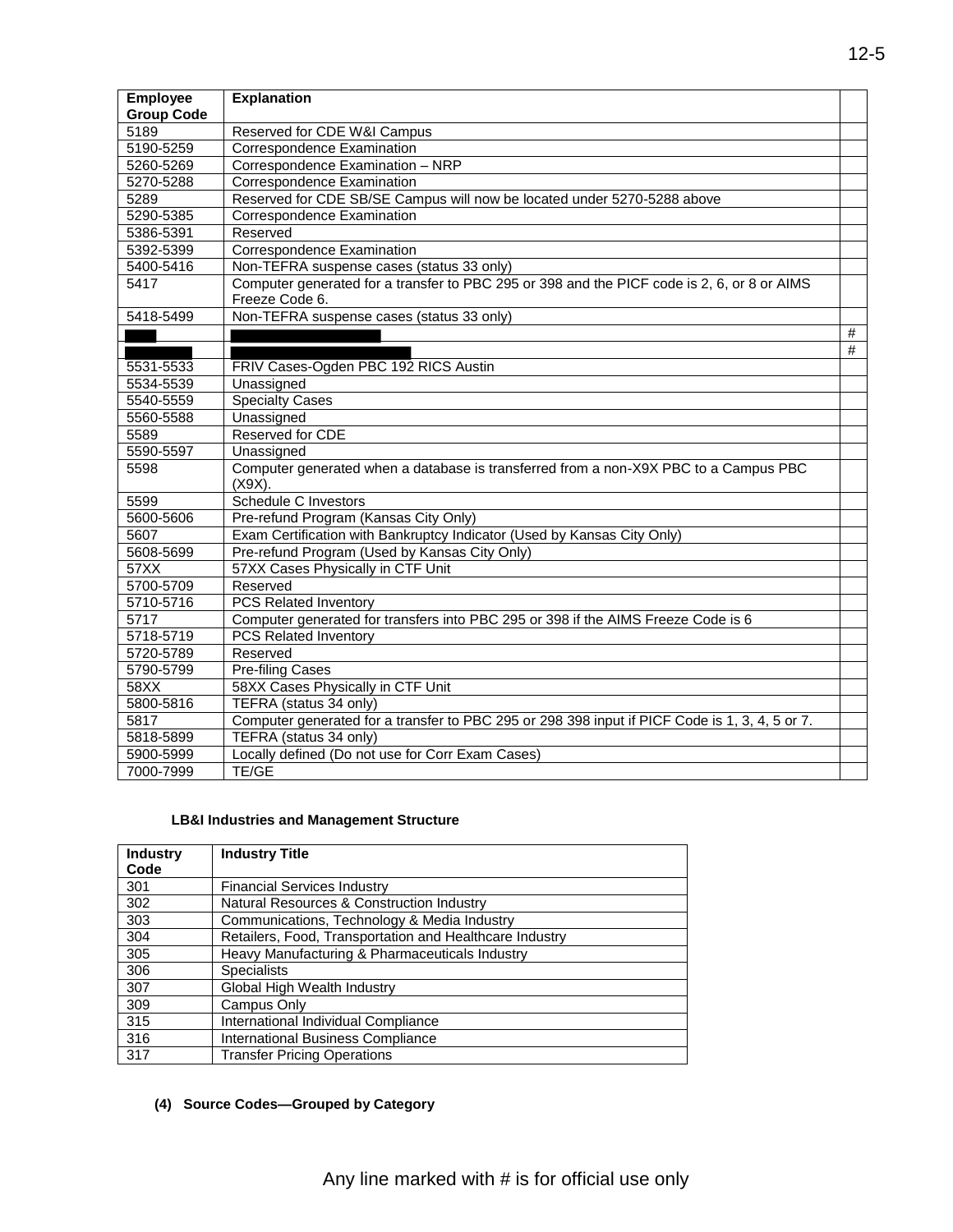This is a two digit entry to identify the source of the examination. All source codes are valid for area Examination Functions. Campus Examination Branches can only use the source codes marked by asterisk (\*). For a complete list of source codes with extensive instructions see:

#### <http://mysbse.web.irs.gov/exam/mis/data/default.aspx>

| Code            | <b>Explanation</b>                                                                                         |         |   |
|-----------------|------------------------------------------------------------------------------------------------------------|---------|---|
|                 | <b>Computer Identified Returns (EGC 1XXX and 2XXX)</b>                                                     |         |   |
| 01              | Automatics - Computer identified returns, automatics (BMF) and tax shelter automatics (IMF).               |         |   |
| 02              | DIF (Discriminant Function) - Computer identified returns, DIF scored                                      |         |   |
|                 | <b>Campus Initiated Examination Program (EGC 5XXX)</b>                                                     |         |   |
| 03              | Unallowable items - Returns identified for Unallowable Items Program initiated at campuses.                | $\star$ |   |
| 04              | Multiple Filers Non-EITC - Returns identified for Multiple Filers Program initiated at campuses.           | $\star$ |   |
| 06              |                                                                                                            | $\star$ |   |
|                 | DDb / DEBR inventory -                                                                                     |         |   |
|                 | DDb is a rule-based system using data from the Department of Health and Human Services,<br>$\bullet$       |         |   |
|                 | Social Security Administration, and the IRS.                                                               |         |   |
|                 | DEBR is a set of programmable rules developed under DDb to identify non-EITC returns with the<br>$\bullet$ |         |   |
|                 | highest audit potential for additional tax assessment.                                                     |         |   |
| 08              | Self-Employment Tax — Returns identified by applying DEBR rules for the Self-Employment Tax                | $\star$ |   |
|                 | Program initiated at campuses.                                                                             |         |   |
| 11              | Studies, Tests and Research Projects initiated by Headquarters.                                            | $\star$ |   |
|                 |                                                                                                            | $\star$ | # |
|                 |                                                                                                            |         |   |
| 17              | Tax Shelter Program                                                                                        | $\star$ |   |
| 20              |                                                                                                            | $\star$ |   |
|                 | Regular Classification - Returns identified under:                                                         |         |   |
|                 | <b>CDE</b><br>$\bullet$                                                                                    |         |   |
|                 | <b>REID</b>                                                                                                |         |   |
|                 | <b>RRP</b>                                                                                                 |         |   |
|                 | $\bullet$<br><b>Manual Selects</b>                                                                         |         |   |
| 23              | <b>TEFRA Related</b>                                                                                       | $\star$ |   |
| $\overline{24}$ |                                                                                                            | $\star$ |   |
|                 | Nonfiler - with prior notice                                                                               |         |   |
| 25              | Non-Filer Strategic Initiative                                                                             | $\star$ |   |
| $\overline{26}$ | Alternative Minimum Tax Program - Returns identified for Alternative Minimum Tax Program initiated         | $\star$ |   |
|                 | at campuses.                                                                                               |         |   |
| 30              | Claims for Refund/Abatement - Not Paid                                                                     | $\star$ |   |
| $\overline{31}$ | Claims for Refund - Paid                                                                                   | $\star$ |   |
| 32              | Claims - Carryback year - Paid or not paid                                                                 | $\star$ |   |
| 35              | Administrative Adjustment Request                                                                          | $\star$ |   |
| 39              | Tax Shelter Program Related Pick-up                                                                        | $\star$ |   |
| 45              | Reference and Information                                                                                  |         |   |
| 46              | <b>Employee Returns</b>                                                                                    |         |   |
| 48              | Related to Campus Unallowable - Used exclusively by Examination Operations in the Campus, to               |         |   |
|                 | request returns related to an unallowable return under examination at the campuses.                        |         |   |
| 64              | NON-TEFRA Pickup Related to Forms 1065, 1041 and 1120S.                                                    |         |   |
| 65              | <b>Collection Referrals</b>                                                                                |         |   |
|                 |                                                                                                            | $\star$ | # |
|                 |                                                                                                            |         |   |
|                 |                                                                                                            | $\star$ |   |
| 73              | <b>Taxpayer Request</b>                                                                                    | $\star$ |   |
| 77              | Federal/State Cooperative                                                                                  | $\star$ |   |
| $\overline{80}$ | <b>NRP Current</b>                                                                                         | $\star$ |   |
| 85              | <b>Information Returns</b>                                                                                 |         |   |
| 91              | <b>NRP</b> - Related Returns                                                                               |         |   |
|                 | Non-filer (EGC 1XXX and 2XXX)                                                                              |         |   |
| 24              | Nonfiler Local Sourced Work                                                                                |         |   |
| $\overline{25}$ | Non-Filer Strategic Initiative - High Income Non-Filer.                                                    |         |   |
|                 | DIF Related Pickups (EGC 1XXX and 2XXX)                                                                    |         |   |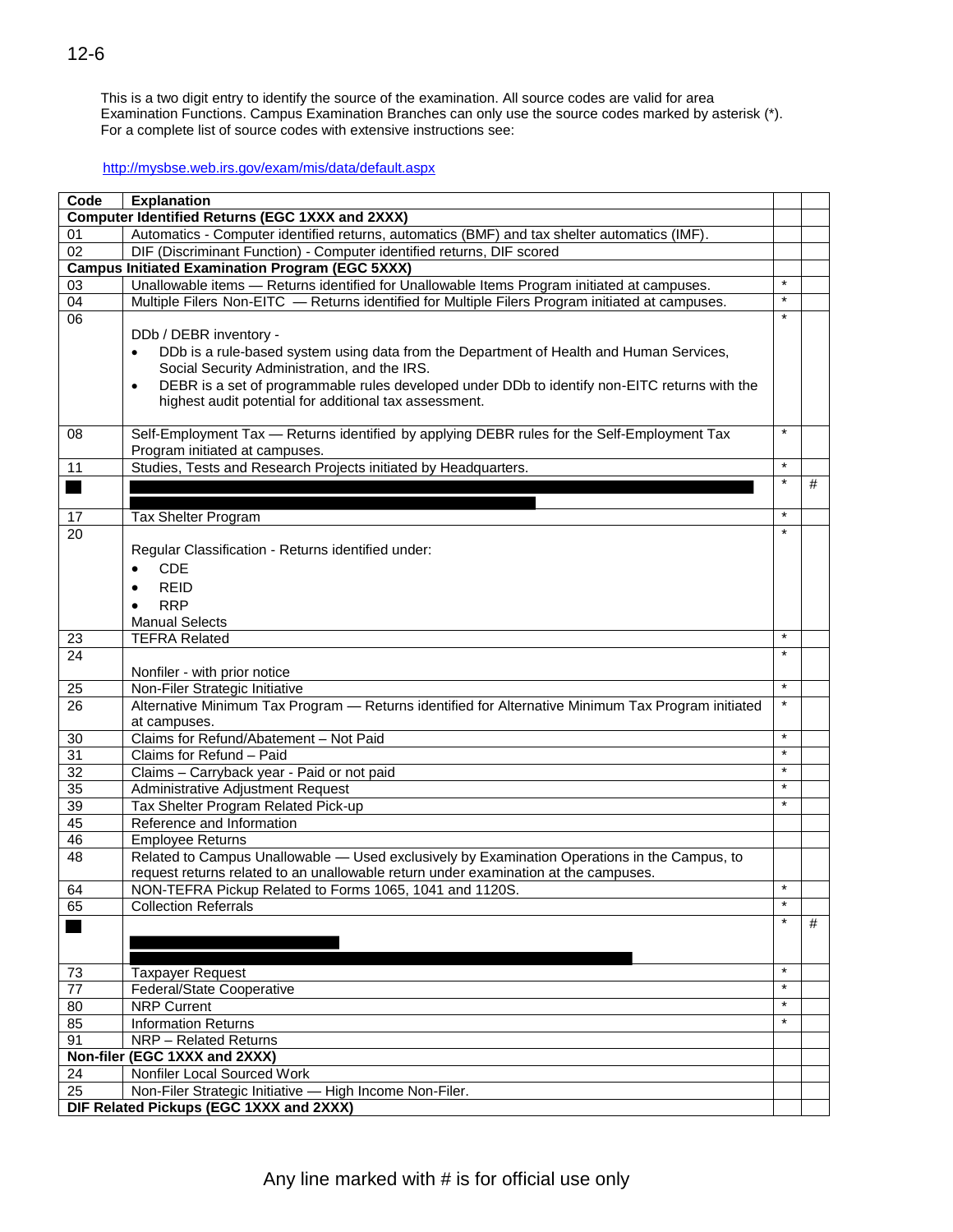| Code                  | <b>Explanation</b>                                                                                                                                                                                               |   |
|-----------------------|------------------------------------------------------------------------------------------------------------------------------------------------------------------------------------------------------------------|---|
| 05                    | Filed returns related to a primary DIF return (Source Code or) or DIF equivalent return (Source Code<br>20 with Project Code 0158 or 0204 and TC424 Code on AMDISA = $6$ ).                                      |   |
| 10                    | Filed prior and/or subsequent year pickups related to a primary DIF return (Source Code 02) or to a<br>DIF equivalent return (Source Code 20 with Project Code 0158 or 0204 and TC424 Code on AMDISA<br>$= 6$ ). |   |
| 12                    | Nonfiled Delinquent Return or SFR related to a primary DIF return (Source Code 02) or DIF                                                                                                                        |   |
|                       | equivalent return (Source Code 20 with Project Code 0158).                                                                                                                                                       |   |
|                       | Non-DIF Related (EGC 1XXX and 2XXX)                                                                                                                                                                              |   |
| 40                    | Filed prior and/or subsequent year pickups where the primary return was Non-DIF selected.                                                                                                                        |   |
| 44<br>$\overline{50}$ | Non-filed Delinquent Return or SFRs.<br>Filed returns - Other.                                                                                                                                                   |   |
|                       | Claims (EGC 1XXX and 2XXX)                                                                                                                                                                                       |   |
| 30                    | Claims for Refund/Abatement-Returns selected before refunds/abatement are scheduled (also see                                                                                                                    |   |
|                       | source code 73).                                                                                                                                                                                                 |   |
| 31                    | Paid Claims for Refund                                                                                                                                                                                           |   |
| $\overline{32}$       | Carryback                                                                                                                                                                                                        |   |
| 35                    | Administrative Adjustment Requests (AAR's                                                                                                                                                                        |   |
| 17                    | Tax Shelters (EGC 1XXX and 2XXX)<br>Tax Shelter Program                                                                                                                                                          |   |
| 39                    | Tax Shelter Program - Related Pick-up- with a Different TIN or Different MFT filed or non-filed                                                                                                                  |   |
| 40                    | Tax Shelter Program - Related Pick-up - filed prior and/or subsequent tax period pickup of a filed                                                                                                               |   |
|                       | return with the same TIN and same MFT as the key return (SC 17).                                                                                                                                                 |   |
| 44                    | Tax Shelter Program - Related Pick-up - Pick up of a non-filed return or SFR                                                                                                                                     |   |
|                       | Classification (EGC 1XXX, 2XXX and 5XXX)                                                                                                                                                                         |   |
| 20                    | Regular Classification-Returns selected under a Manual Classification Program, CDE or MACS<br>(other than CIP's.)                                                                                                |   |
| #                     |                                                                                                                                                                                                                  | # |
|                       | #                                                                                                                                                                                                                | # |
|                       | #                                                                                                                                                                                                                | # |
|                       | #                                                                                                                                                                                                                | # |
|                       |                                                                                                                                                                                                                  |   |
|                       |                                                                                                                                                                                                                  |   |
|                       |                                                                                                                                                                                                                  |   |
|                       |                                                                                                                                                                                                                  |   |
|                       |                                                                                                                                                                                                                  |   |
|                       | Research and Reference (EGC 1XXX and 2XXX)                                                                                                                                                                       |   |
| 45                    | Reference and Information-Return requested for reference or information purposes only, and there is                                                                                                              |   |
|                       | no intent to audit the return. See IRM 4.4.1, Exhibit 1 for more information on Reference Returns.                                                                                                               |   |
| 80<br>91              | NRP - Current - All cycles and all phases of NRP identified returns                                                                                                                                              |   |
|                       | NRP - Related Returns-Return related to an NRP return under Source Code 80 above, all cycles                                                                                                                     |   |
|                       | and all phases,, including nonfilers and carrybacks.                                                                                                                                                             |   |
| 46                    | Miscellaneous Sources (Other than DIF) (EGC 1XXX and 2XXX)<br>Employee Returns— Returns opened because the taxpayer is an IRS employee (See IRM4.2.6)                                                            |   |
| 49                    | Preparer of Returns-Returns selected because of questionable tax practitioners                                                                                                                                   |   |
| 62                    | Compliance Initiative Program - Use for all compliance initiative projects of filed returns                                                                                                                      |   |
| $\overline{73}$       | Taxpayer Requests Includes: Code Section 6501(d)-See IRM 4.1.4 - Examination initiated at the                                                                                                                    |   |
|                       | request of a taxpayer                                                                                                                                                                                            |   |
|                       | Information Items (EGC 1XXX and 2XXX)                                                                                                                                                                            |   |
| 60                    | Information Report-Returns identified because of an Examination Information Report outside of or<br>within the area.                                                                                             |   |
|                       | Referrals (EGC 1XXX and 2XXX)                                                                                                                                                                                    |   |
| 65                    | <b>Collection Referrals.</b>                                                                                                                                                                                     |   |
| 70                    | Referrals/Other Agency Requests (Do not include referrals of related cases, even if from another                                                                                                                 |   |
|                       | Exam group).                                                                                                                                                                                                     |   |
| 71                    | Specialist Referral System Referral (Specialty Tax PBC 212-214 Only)                                                                                                                                             |   |
| $\overline{72}$       | Related to Specialist Referral System Referral (Specialty Tax PBC 212-214 Only)                                                                                                                                  |   |
| 77                    | State Information (Including State Abstracts)—Examinations initiated from various state sources,                                                                                                                 |   |
|                       | generally under the various exchange programs.<br>IRP (EGC 1XXX and 2XXX)                                                                                                                                        |   |
| 85                    | IRP - Information Document Match-Use for all IRP information document matches. Use non-DIF                                                                                                                       |   |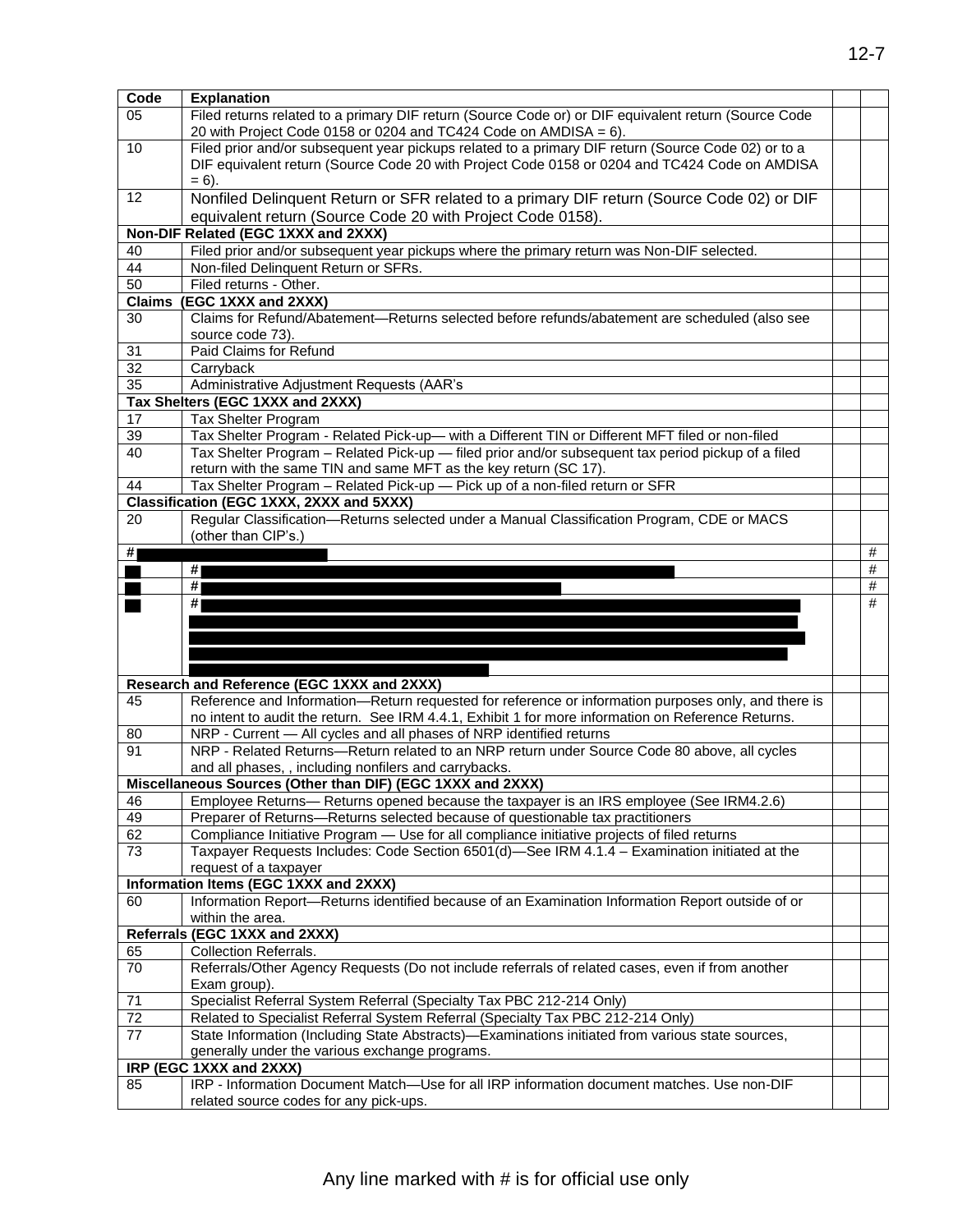### **(5) Status and Location**

A twodigit code used to identify the location of a return.

#### **Area Office Status Codes (EGC 1XXX and 2XXX)**

 $\mathbf{I}$ 

Appears on Form 5546 and on an AMDIS (A) display. For more information see Exhibit 4.4.1-30.

| Location             | <b>Status</b><br>Code | <b>Definition</b>                                                                                                                                                                                                                                                                                                                                                                                                                                     |   |
|----------------------|-----------------------|-------------------------------------------------------------------------------------------------------------------------------------------------------------------------------------------------------------------------------------------------------------------------------------------------------------------------------------------------------------------------------------------------------------------------------------------------------|---|
| <b>PSP</b>           | 00                    | Document in Transit - (Computer Generated) - Assembly on hand and return<br>not yet available to the area. Not included in inventory reports. Generated for all<br>bulk ordered returns with no assigned status code. Updates automatically to 06<br>the weekend after the status code has been in 00 over 14 days.                                                                                                                                   |   |
|                      | 01                    | Claims and Other Returns in Transit-Claims selected by campus for examination<br>in Area Offices, and other returns selected by campus and which should be<br>associated with related returns prior to forwarding to Area Offices. Immediately<br>upon receipt, the Area must update the status code appropriately.                                                                                                                                   |   |
|                      | 05                    | SOI - Returns will be automatically updated to 05 through SOI/AIMS match.                                                                                                                                                                                                                                                                                                                                                                             |   |
|                      | 06                    | Awaiting Classification-(Computer Generated)-Returns or related documents<br>awaiting association in the Campus Control Reports Unit or returns in hands of<br>PSP Support Manager which have not been classified or screened. Never<br>update returns to a higher status until it has been selected for examination.<br>Once the status code is greater than 06, you cannot update to a status code<br>lower than 07.                                |   |
|                      | 07                    | Transfer - When a record is transferred, and the current status code is less than<br>08, the status is unchanged. If the current status code is greater than 07, the<br>status is overlaid with a 07, with the exception of status 08 in EGC 2050 in which<br>case the status and EGC will remain unchanged even though the record was<br>transferred from one Centralized files and Scheduling unit to another.                                      |   |
|                      | 08                    | Selected - Not Assigned - Returns on hand that have been selected for<br>examination but not yet assigned to a territory or group.                                                                                                                                                                                                                                                                                                                    |   |
| Examination<br>Group | 09                    | Transfer within LB&I transfers to 212-214 or transfers to PBC 301-307) if the<br>current status code is NOT 10-19. For other PBC's = local definition.                                                                                                                                                                                                                                                                                                |   |
|                      | 10                    | Assigned-No Time Applied- Returns on hand at group and territory levels but<br>not yet assigned to an examiner, and returns assigned to an examiner but with<br>no direct examination time (Technical) applied.                                                                                                                                                                                                                                       |   |
|                      | 11                    | <b>Local Definition</b>                                                                                                                                                                                                                                                                                                                                                                                                                               |   |
|                      | $\overline{12}$       | Started- Generally, cases should be placed in 12 prior to the first interview, i.e.,<br>cases should be placed in 12 when:<br>- An appointment letter or phone contact is made with the taxpayer or<br>representative initiating an examination.<br>- Pre-audit analysis is being performed and the return will be examined.<br>- A related return is being considered for examination, and where books and<br>records are requested for that return. |   |
|                      | 13                    | 30-Day -- All returns awaiting the issuance of a 30-day letter in the group, or in<br>the group 30-day suspense file. See IRM 4.10.8.1.2 for instructions.                                                                                                                                                                                                                                                                                            |   |
|                      | 14                    | LB&I-CIS Suspense - TEFRA related investor returns that are CIC, Joint<br>Committee, or other corporate specialty cases (Forms 1120 with letters other<br>than A, S, or X) linked on PCS held in the field group until the examination of the<br>TEFRA flow-through entity is completed. Sets Suspense Code. PICF code must<br>be $>0$ .                                                                                                              |   |
|                      | 14                    | SB/SE - Suspense-Sets the suspense code                                                                                                                                                                                                                                                                                                                                                                                                               |   |
|                      | 15                    | LB&I-SEP CIC CLM - Use with the designated Aging Reason Code when all<br>group issues are resolved but case cannot be closed. Suspense Code NOT set.                                                                                                                                                                                                                                                                                                  |   |
|                      | 15                    | SB/SE - Local Definition - Suspense code NOT set.                                                                                                                                                                                                                                                                                                                                                                                                     |   |
|                      | 16                    | Reserved - do not use on AIMS. ERCS only for Suspended Parallel Promoter<br>Investigation (P6/P7)                                                                                                                                                                                                                                                                                                                                                     |   |
|                      |                       |                                                                                                                                                                                                                                                                                                                                                                                                                                                       | # |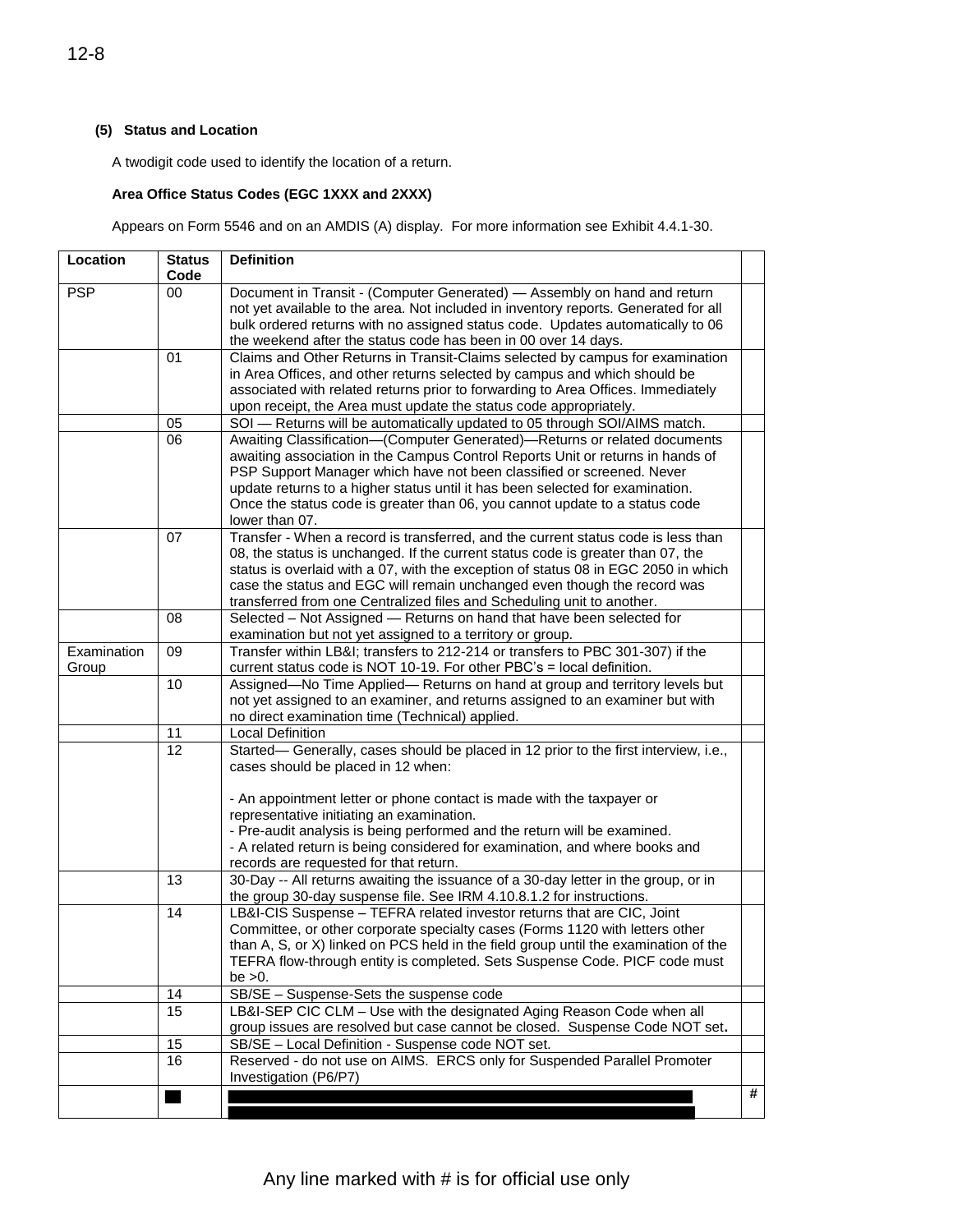| Location            | <b>Status</b><br>Code | <b>Definition</b>                                                                                                                                  |   |
|---------------------|-----------------------|----------------------------------------------------------------------------------------------------------------------------------------------------|---|
|                     |                       | Status Code 17. Cases will be returned to the applicable status code, i.e. 12, if it<br>is later determined that fraud potential no longer exists. |   |
|                     |                       |                                                                                                                                                    | # |
|                     |                       |                                                                                                                                                    |   |
|                     |                       |                                                                                                                                                    |   |
|                     | 19                    | Local Definition.                                                                                                                                  |   |
| Technical           | 20                    | Mandatory Review (Except JCC) - All returns subject to mandatory review,                                                                           |   |
| Services            |                       | either awaiting review or in the process of being reviewed. (IRM 4.8.4)                                                                            |   |
|                     | 21                    | In transit to Technical Services                                                                                                                   |   |
|                     | $\overline{22}$       | 30-Day - All returns awaiting issuance of a 30-day letter or awaiting response<br>from taxpayers.                                                  |   |
|                     | 23                    | Sample Review- All sample selected or management identified returns either<br>awaiting review or in the process of being reviewed. (IRM 4.8.3).    |   |
|                     | 24                    | 90-Day Letter- (Notice of Deficiency)-All 90-day Letter (or equivalent) cases                                                                      |   |
|                     |                       | awaiting response from taxpayers.                                                                                                                  |   |
|                     | 25                    | Pre 90-Day-All returns awaiting preparation and/or issuance of 90-day letter.                                                                      |   |
|                     | 26                    | Joint Committee Cases                                                                                                                              |   |
|                     | 27                    | PREPARE TEFRA LETTER: TEFRA and non-TEFRA key case and/or investor                                                                                 |   |
|                     |                       | closed to Technical Services for processing of agreed cases, issuance of no                                                                        |   |
|                     |                       | change letters, preparation of 60-day and FPAA letters, and preparation of<br>certain TEFRA investor statutory notices.                            |   |
|                     | 28                    | TEFRA Letter Issued: FPAA Preparation - TEFRA key case - 60 day letter or                                                                          |   |
|                     |                       | FPAA has been issued or an FPAA default package is in process. TEFRA                                                                               |   |
|                     |                       | Investor - TEFRA investor statutory notice has been issued.                                                                                        |   |
|                     | 29                    | Other TEFRA Suspense: TEFRA key case and/or investor in suspense.                                                                                  |   |
| Technical           | 30                    | Form 1254 - Used only for returns where a Form 1254 (Examination Suspense                                                                          |   |
| Services -          |                       | Report) is in the case file.                                                                                                                       |   |
| Suspense            | 31                    | Reserved                                                                                                                                           |   |
|                     |                       |                                                                                                                                                    |   |
|                     |                       |                                                                                                                                                    |   |
|                     | #                     |                                                                                                                                                    | # |
|                     | 35                    | Reserved                                                                                                                                           |   |
|                     | 36                    | GRAND JURY: All cases being actively investigated by the Grand Jury.                                                                               |   |
|                     | 37                    | Reserved                                                                                                                                           |   |
|                     | 38                    | Suspense -ID Theft or Other: Cases awaiting technical advice from the National                                                                     |   |
|                     |                       | Headquarters. Cases placed in suspense by area office.                                                                                             |   |
|                     | 39                    | Reserved                                                                                                                                           |   |
| Campus              | 33                    | Non-TEFRA PCS Suspense: Returns housed in the campus CTF awaiting<br>completion of partnership/S-Corp. examination.                                |   |
|                     | 34                    | TEFRA-PCS Suspense: TEFRA investor/shareholder returns in campus CTF                                                                               |   |
|                     |                       | awaiting the partnership/S corporation examination results.                                                                                        |   |
| <b>PSP</b>          | 41                    | In-Transit to PSP from group or Tech Services. (Should not be used by                                                                              |   |
|                     |                       | campuses when sending returns to the area).                                                                                                        |   |
|                     | 42                    | <b>AIMS Unit</b>                                                                                                                                   |   |
|                     | 43                    | <b>NRP</b>                                                                                                                                         |   |
|                     | 44<br>51              | <b>PSP</b> Suspense                                                                                                                                |   |
| Centralized<br>Case |                       | In transit to Centralized Case Processing.                                                                                                         |   |
| Processing          |                       |                                                                                                                                                    |   |
|                     | 52                    | <b>Centralized Case Processing</b>                                                                                                                 |   |
|                     | 53                    | <b>Centralized Case Processing</b>                                                                                                                 |   |
|                     | 54                    | <b>Centralized Case Processing</b>                                                                                                                 |   |
|                     | 55                    | <b>Centralized Case Processing</b>                                                                                                                 |   |
|                     | 56                    | Suspense - Disaster or ID Theft or Local Definition                                                                                                |   |
|                     | 57                    | Surveys - Held in Case Processing awaiting closure                                                                                                 |   |
|                     | 58                    | <b>Centralized Case Processing</b>                                                                                                                 |   |
|                     | 59                    | <b>Centralized Case Processing</b>                                                                                                                 |   |
| Appeals             | 80                    | Nondocketed Appeals                                                                                                                                |   |
|                     | 81<br>82              | Not Assigned Appeals<br>Docketed Appeals                                                                                                           |   |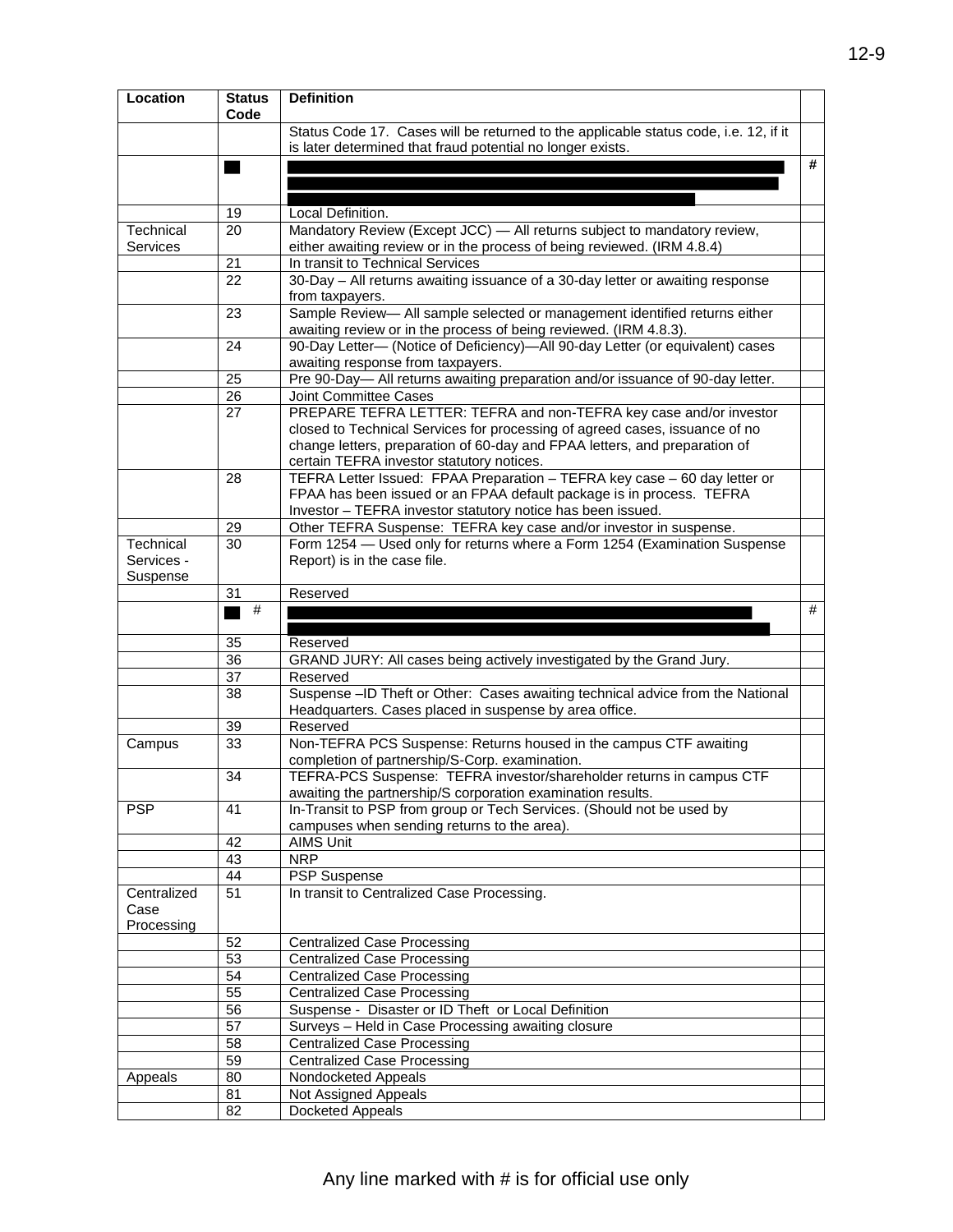| Location | <b>Status</b> | <b>Definition</b>                                                                                                                                   |  |
|----------|---------------|-----------------------------------------------------------------------------------------------------------------------------------------------------|--|
|          | Code          |                                                                                                                                                     |  |
|          | 83            | Local Definition                                                                                                                                    |  |
|          | 84            | Local Definition                                                                                                                                    |  |
|          | 85            | Local Definition                                                                                                                                    |  |
|          | 86            | Reference Return                                                                                                                                    |  |
|          | 87            | Closing to Processing                                                                                                                               |  |
|          | 88            | Tried - District Counsel                                                                                                                            |  |
|          | 89            | <b>Local Definition</b>                                                                                                                             |  |
| Closed   | 90            | CLOSED (Computer Generated- All examined and non-examined Examination<br>and Appeals closings. Cannot be input via Examination Update or Correction |  |
|          |               | Request procedures.                                                                                                                                 |  |

*Note:* Status Code 09 for SBSE is for use locally to control returns. New uses of any local code must be cleared by the area office prior to implementation. Any new use of the status code 09 should also be checked with the Charlotte Development Center to determine how the proposed uses of this code will impact ERCS.

#### **(a.) Definition of Campus Status Codes**

Appears on Form 5546 as Item 30 and on AMDIS (A) screen display.

| Location                                             | <b>Status</b><br>Code | <b>Definition</b>                                                                                                                                                                                          |   |
|------------------------------------------------------|-----------------------|------------------------------------------------------------------------------------------------------------------------------------------------------------------------------------------------------------|---|
| Correspond-<br>ence or<br>Classification<br>Function | $00\,$                | Returns in Transit - (Computer Generated) - Returns selected for examination<br>in the campus. This status is used for returns that do not require association with<br>related returns.                    |   |
|                                                      | 01                    | Unstarted claims                                                                                                                                                                                           |   |
|                                                      | 05                    | SOI - Returns will be automatically updated to 05 through an SOI/AIMS match.                                                                                                                               |   |
|                                                      | $\overline{06}$       | <b>Awaiting Classification</b>                                                                                                                                                                             |   |
|                                                      | 07                    | Transfer                                                                                                                                                                                                   |   |
| Centralized<br>Storage/Corre<br>spondence<br>Exam    | 08                    | Selected - Not Assigned; Returns on hand where Examination contact has not<br>been initiated.                                                                                                              |   |
|                                                      | 09                    | Correspondence Examination.                                                                                                                                                                                |   |
|                                                      | 10                    | Initial Contact Letter Sent - Returns manually identified by Processing Division<br>(Computer Generated) and/or all other returns on which initial contact has been<br>made and a status change submitted. |   |
|                                                      | 12                    | Special Contact Letter Sent - Returns requiring special correspondence and<br>awaiting response from taxpayer.                                                                                             |   |
|                                                      | 13                    | Suspensed Cases - with Bankruptcy scrambled or SSN cases.                                                                                                                                                  |   |
|                                                      |                       |                                                                                                                                                                                                            | # |
|                                                      | 18                    | <b>Local Definition</b>                                                                                                                                                                                    |   |
|                                                      | $\overline{20}$       | <b>Backdown from Appeals</b>                                                                                                                                                                               |   |
|                                                      | 22                    | 30-Day -- Returns held in 30-day letter suspense awaiting taxpayer response.                                                                                                                               |   |
|                                                      | $\overline{23}$       | Revised Report Sent - Awaiting Reply                                                                                                                                                                       |   |
|                                                      | 24                    | 90-Day Letter - (Notice of Deficiency)-issued. All 90-day letter (or equivalent)<br>cases awaiting taxpayer response.                                                                                      |   |
|                                                      | 25                    | Additional information needed after 30-day letter and before 90-day letter, exam<br>report remains unchanged.                                                                                              |   |
| Suspense                                             | 33                    | Non-TEFRA PCS Suspense - Returns housed in the campus CTF awaiting<br>completion of partnership/S-Corp examination.                                                                                        |   |
|                                                      | 34                    | TEFRA PCS Suspense - TEFRA investor/shareholder returns in the campus<br>CTF awaiting completion of partnership/S-Corp examination results.                                                                |   |
|                                                      | 38                    | Suspense - Other                                                                                                                                                                                           |   |
| Processing<br>Function                               | 51                    | Manual Case to Close                                                                                                                                                                                       |   |
|                                                      | 52                    | Manual 90-Day Letter Being Prepared                                                                                                                                                                        |   |
|                                                      | $\overline{53}$       | Case Rejected from 90-Day Letter                                                                                                                                                                           |   |
|                                                      | $\overline{54}$       | CRD DAY 1 THROUGH 70: Correspondence Replies - Returns on which                                                                                                                                            |   |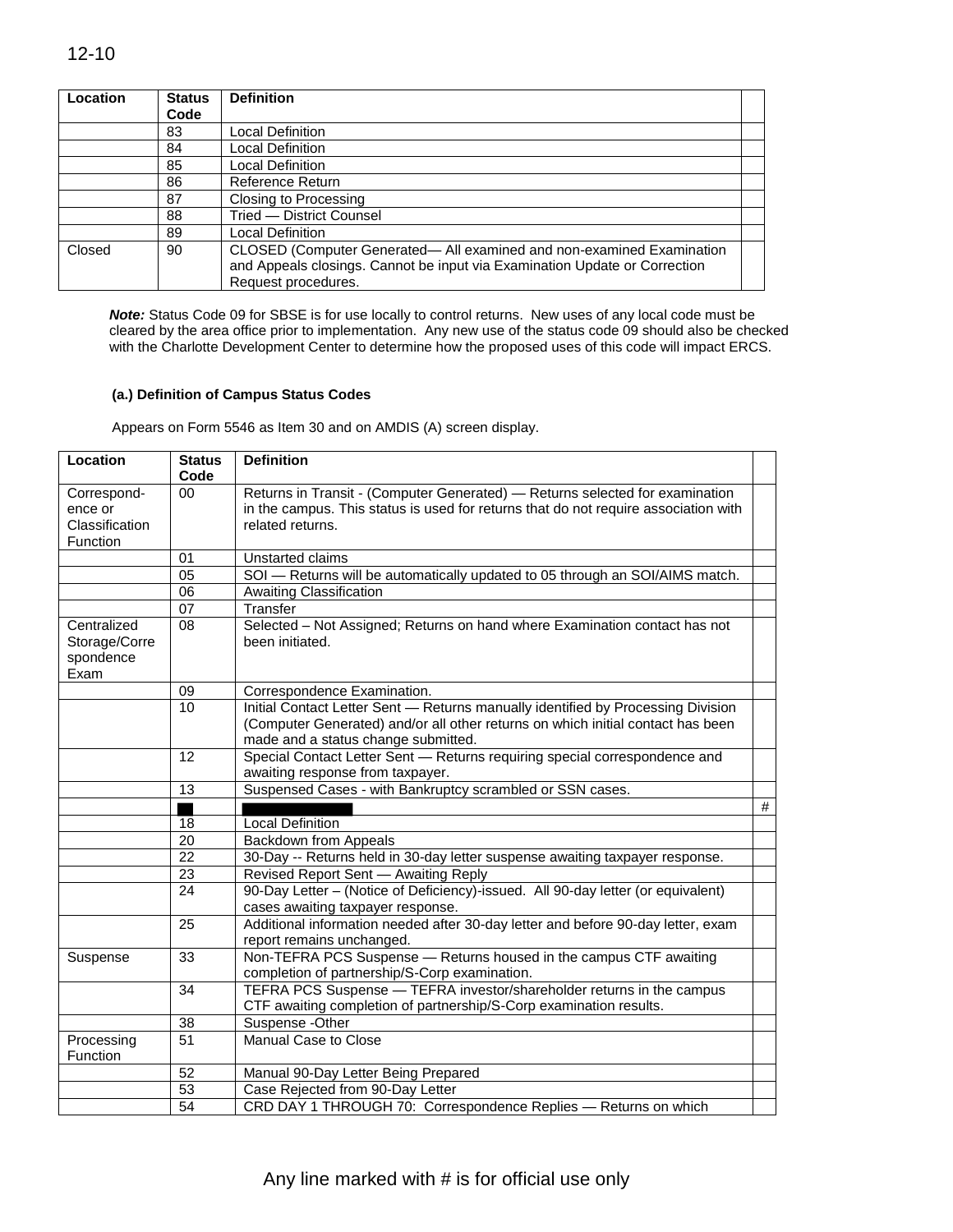| Location | <b>Status</b><br>Code | <b>Definition</b>                                                                                                                                                                                                                                                                                                                               |  |
|----------|-----------------------|-------------------------------------------------------------------------------------------------------------------------------------------------------------------------------------------------------------------------------------------------------------------------------------------------------------------------------------------------|--|
|          |                       | taxpayer correspondence has been received and the correspondence requires<br>technical consideration by a Correspondence Tax Examiner before a reply to the<br>taxpayer can be prepared. This does not apply to cases where the reply is an<br>agreement to cases that are in Status Code 24 (90-Day Statutory Notice of<br>Deficiency issued). |  |
|          | 55                    | CRD DAY 71 THROUGH 115: Correspondence Received Day 71 through 115<br>- Returns identified on the Status Workload Review List as being 71 through<br>115 days old.                                                                                                                                                                              |  |
|          | 56                    | Suspense, Local Definition                                                                                                                                                                                                                                                                                                                      |  |
|          | 57                    | CRD DAY > 115: Correspondence Received Day 115 >— Returns identified on<br>the Status Workload Review List as being over 114 days old.                                                                                                                                                                                                          |  |
| Appeals  | 80                    | Nondocketed Appeals                                                                                                                                                                                                                                                                                                                             |  |
|          | 81                    | Unassigned Appeals                                                                                                                                                                                                                                                                                                                              |  |
|          | 82                    | Docketed Appeals                                                                                                                                                                                                                                                                                                                                |  |
|          | 83                    | Local Definition                                                                                                                                                                                                                                                                                                                                |  |
|          | 84                    | Local Definition                                                                                                                                                                                                                                                                                                                                |  |
|          | 85                    | Reserved                                                                                                                                                                                                                                                                                                                                        |  |
|          | 86                    | Reference Appeals                                                                                                                                                                                                                                                                                                                               |  |
|          | 87                    | Closed to Appeals processing section                                                                                                                                                                                                                                                                                                            |  |
|          | 88                    | <b>Tried Area Counsel</b>                                                                                                                                                                                                                                                                                                                       |  |
|          | 89                    | Reserved                                                                                                                                                                                                                                                                                                                                        |  |
| Closed   | 90                    | <b>CLOSED</b>                                                                                                                                                                                                                                                                                                                                   |  |
|          | 99                    | PCS controlled related return                                                                                                                                                                                                                                                                                                                   |  |

#### **(b.) Other Information**

Status Codes 18 and 56 are for use locally to control returns. New uses of these codes must be cleared by the Campus AIMS Coordinator prior to implementation.

Returns in Status Code 06 must never be updated to a higher status until selected for examination.

#### **(6) PDT Indicator**

Displayed on page 1 of an AMDISA when a TC 016 posts to Master File to identify a Potentially Dangerous Taxpayer.

#### **(7) Blocking Series**

**MF and NMF Sorting and Blocking Series for Document Code 47 Adjustments.**  <http://mysbse.web.irs.gov/exam/mis/data/default.aspx>and scroll down to "Blocking Series".

(Reference: IRM 4.4.1, Exhibit 4.4.1-11)

#### **MF and NMF Sorting and Blocking Series for Document Code 47 Adjustments**

(Reference: IRM 4.4.1, Exhibit 4.4.1-11)

| <b>Number</b> | <b>Disposal Codes</b>    | <b>Original or Copy of Return</b>                                                                               | <b>Non-TEFRA</b><br><b>Block Number</b> | <b>TEFRA</b><br><b>Block</b><br><b>Number</b> |
|---------------|--------------------------|-----------------------------------------------------------------------------------------------------------------|-----------------------------------------|-----------------------------------------------|
| 5344          | 01-04, 08-10, 12, 13, 34 | *Exam Original Paper<br>Return/SFR                                                                              | 000-079                                 | 080-099                                       |
|               | 01-04, 08-10, 12, 13, 34 | +Exam Electronic Prints                                                                                         | 300-379                                 | 380-399                                       |
|               | 01-04, 08-10, 12, 13, 34 | Paperless - Examined<br>Automated batch paperless<br>process - EGC 5XXX Only (DO<br>NOT SEND TO FILES). Contact | 400-479                                 | N/A                                           |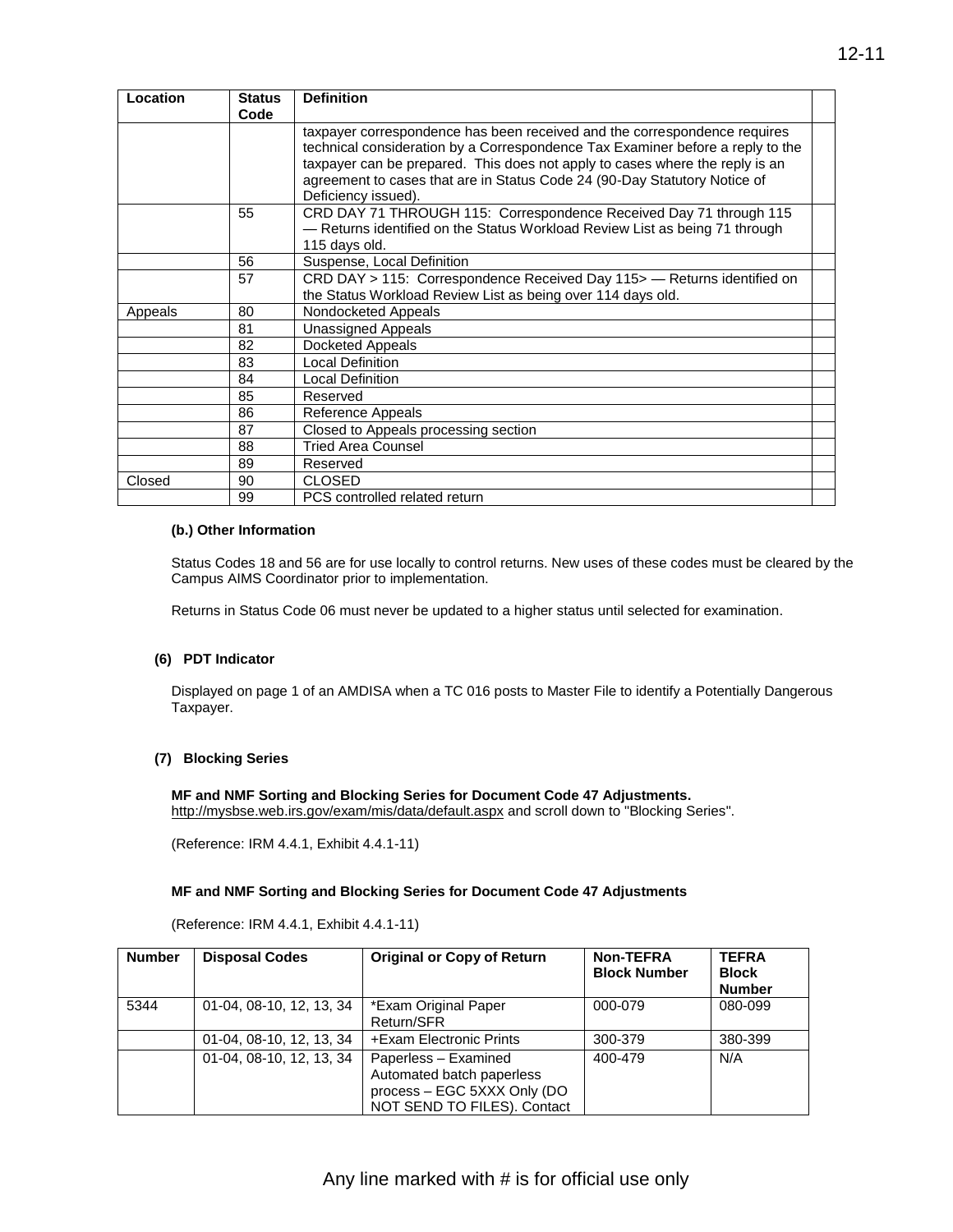| <b>Number</b> | <b>Disposal Codes</b>                      | <b>Original or Copy of Return</b>                                                                              | <b>Non-TEFRA</b><br><b>Block Number</b> | <b>TEFRA</b><br><b>Block</b> |
|---------------|--------------------------------------------|----------------------------------------------------------------------------------------------------------------|-----------------------------------------|------------------------------|
|               |                                            |                                                                                                                |                                         | <b>Number</b>                |
|               |                                            | the Campus RGS Coordinator to<br>obtain a copy of the examination.                                             |                                         |                              |
|               | 01-04, 08-10, 12, 13, 34                   | Reserved                                                                                                       | 200-249                                 | N/A                          |
|               | 07, 11, 12 with AOC                        | Any Type (DO NOT SEND TO<br>FILES)                                                                             | 100-129                                 | 180-199                      |
|               | <b>Partial Assessment</b>                  | Any Type (DO NOT SEND TO<br>FILES)                                                                             | 100-129                                 | 180-199                      |
| 5351,<br>5546 | 20-22, 25, 31-32, 35,<br>42, 45, 99        | Original paper return                                                                                          | 600-679                                 | 680-699                      |
|               | 20-22, 25, 31-32, 35, 42                   | "%IMF Paperless non-examined<br>closures (DO NOT SEND TO<br>FILES)                                             | 130-179                                 | 190-199                      |
|               | 20-22, 25, 31-32, 35,<br>42.43             | %BMF - Paperless non-<br>examined closures (NOTHING<br>SENT TO FILES)                                          | 280-299                                 | 280-299                      |
|               | 28, 29, 33, 36-41                          | No Return/SFR                                                                                                  | 100-129                                 | 180-199                      |
|               | @All non-examined<br>DC's                  | +Electronic Prints                                                                                             | 250-279                                 | 250-279                      |
|               |                                            | +No Return Workpapers                                                                                          | 280-299                                 | 280-299                      |
| 5403          | 01,03                                      | *Original/Electronic print                                                                                     | 700-749                                 | 750-759                      |
|               | 01, 03                                     | &Copy/BRTVU/RTVUE                                                                                              | 790-799                                 | 760-769                      |
|               | <b>Partial Assessment</b>                  | Any type (Nothing sent to files)                                                                               | 780-789                                 |                              |
|               |                                            | * Use an original return blocking series for cases in which the TC 150 is an SFR/Dummy TC 150                  |                                         |                              |
|               |                                            | @ See IRM 4.4.1 - Exhibit 16 for a list of non-examined disposal codes.                                        |                                         |                              |
|               | filed under the DLN that contains the "X". | + This blocking series will not generate a CP notice or control DLN: therefore the original return will remain |                                         |                              |
|               |                                            | % Not valid if Return Requisition Indicator is Blank which means the paper return was requested.               |                                         |                              |

#### **(8) Disposal Codes**

These two digit codes are used to indicate the disposition of an examination. The codes are assigned by the Examination Division.

Disposal Codes 01 through 04 and 07 through 13, pertain to examined returns.

Disposal Codes 03, 04 and 07 through 13 are used when an adjustment is proposed/processed.

Disposal Codes 01 and 02 are used when no adjustments are proposed/processed to any type of return.

Disposal Codes 20 through 99 pertain to non-examined returns.

Disposal Codes 03, 04, 08, 09, 10, 12 and 13 are valid for partial assessments. The Disposal Codes on partial assessments do not post to Master File.

#### **(a) Examined Disposal Codes**

| Code | <b>Definition</b>                                                                                                                                                                                                                                                                                                                                                                                                                                                                                                                                                                                                                                                                                                                                                                                                 |
|------|-------------------------------------------------------------------------------------------------------------------------------------------------------------------------------------------------------------------------------------------------------------------------------------------------------------------------------------------------------------------------------------------------------------------------------------------------------------------------------------------------------------------------------------------------------------------------------------------------------------------------------------------------------------------------------------------------------------------------------------------------------------------------------------------------------------------|
| 01   | No Change With Adjustments—(01 is considered agreed on the AIMS tables). Applies to no-change<br>examined returns (even if a 30-day letter was issued) if there is an adjustment to the tax base data<br>such as income or deduction items but no change in tax liability or refundable credits; or tax changes<br>fell below the tolerance level in LEM IV. An audit report must accompany the case file. Note: An audit<br>report is not required for most cases closed below the tax tolerance in the Campus TEFRA Function<br>(CTF). An exception will be when the tax changes impact a prior or subsequent tax year (NOL, PAL,<br>etc), or other adjustment years are above the tax tolerance. Item 41 is required if $MFT = 30$ . The<br>following are examples of no-change with adjustments examinations: |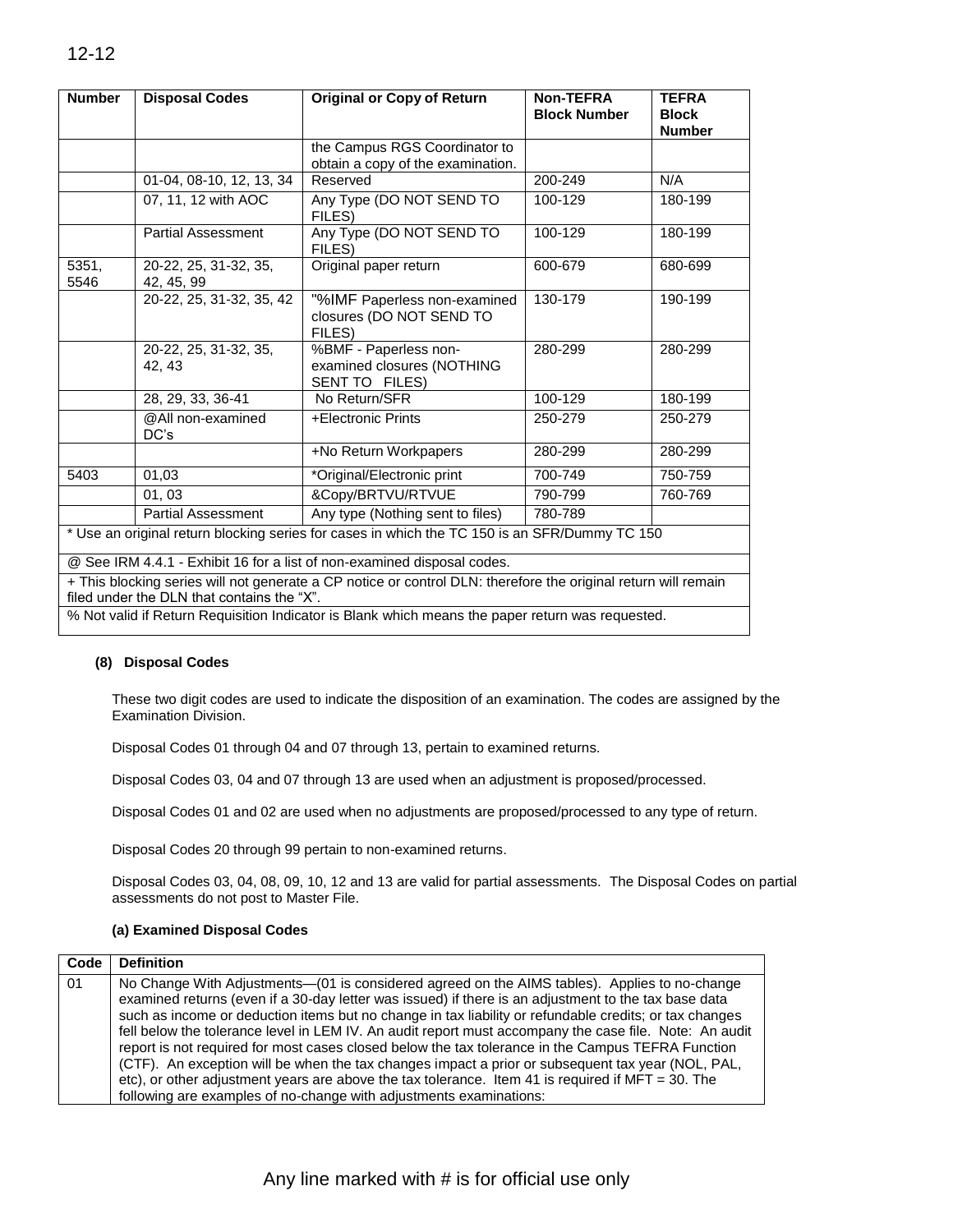| Code | <b>Definition</b>                                                                                                                                                                                                                                                                                                                                                                                                                                                                                                                                                                                                                                                                                                                                                                                                                                                                                                                                                                                                                                                                                                                                                                                                                                                                                                                         |
|------|-------------------------------------------------------------------------------------------------------------------------------------------------------------------------------------------------------------------------------------------------------------------------------------------------------------------------------------------------------------------------------------------------------------------------------------------------------------------------------------------------------------------------------------------------------------------------------------------------------------------------------------------------------------------------------------------------------------------------------------------------------------------------------------------------------------------------------------------------------------------------------------------------------------------------------------------------------------------------------------------------------------------------------------------------------------------------------------------------------------------------------------------------------------------------------------------------------------------------------------------------------------------------------------------------------------------------------------------|
|      | a. Delinquent returns secured by the examiner, accepted as filed and forwarded to the campus for<br>processing. This includes delinquent return pickups that result in a zero tax liability. If the TC 424<br>posted prior to the posting of the delinquent return, enter the balance due or refund amount,<br>excluding penalties in Form 5344, Item 414. If an SFR has been processed the amounts from the<br>secured return must be input through AIMS therefore DC 01 does not apply.                                                                                                                                                                                                                                                                                                                                                                                                                                                                                                                                                                                                                                                                                                                                                                                                                                                 |
|      | b. Claims disallowed in full. (Agreed or not agreed)                                                                                                                                                                                                                                                                                                                                                                                                                                                                                                                                                                                                                                                                                                                                                                                                                                                                                                                                                                                                                                                                                                                                                                                                                                                                                      |
|      | c. Income tax examination when taxpayers are issued an examination report Form 4549 and Letter<br>1156. (see IRM 4.10)                                                                                                                                                                                                                                                                                                                                                                                                                                                                                                                                                                                                                                                                                                                                                                                                                                                                                                                                                                                                                                                                                                                                                                                                                    |
|      | d. Flow through entities where no changes are made to the entities reported income, loss, deductions<br>or credits reflected on the return or the owner(s) K-1 and (1) a delinguent return secured by<br>examination, or (2) a balance sheet item is adjusted, or (3) a related return is adjusted as a result of<br>the flow through examination (i.e. - adjustments to basis, at risk, or passive activity rules, taxable<br>loan repayments or distributions, or adjustments to include the amount reported to the owner's K-1).                                                                                                                                                                                                                                                                                                                                                                                                                                                                                                                                                                                                                                                                                                                                                                                                       |
|      | e. Estate or gift tax cases when offsetting adjustments result in no change in tax liability. This includes<br>gift tax cases when Letter 942 (C) is issued to taxpayers (See IRM 4.10).                                                                                                                                                                                                                                                                                                                                                                                                                                                                                                                                                                                                                                                                                                                                                                                                                                                                                                                                                                                                                                                                                                                                                  |
|      | f. Excise, trusts and estates, or employment tax cases when offsetting adjustments to tax base data<br>and/or credits result in no change in tax liability.                                                                                                                                                                                                                                                                                                                                                                                                                                                                                                                                                                                                                                                                                                                                                                                                                                                                                                                                                                                                                                                                                                                                                                               |
|      | g. Disqualified 1120 DISC (obsoleted)/IC-DISC election.                                                                                                                                                                                                                                                                                                                                                                                                                                                                                                                                                                                                                                                                                                                                                                                                                                                                                                                                                                                                                                                                                                                                                                                                                                                                                   |
|      | h. Non-TEFRA (nontaxable) Flow through Entities - no change with adjustments should be utilized<br>when no changes are made to the entity's ordinary income or loss or separately stated items reflected<br>on the return or Schedule K-1 and an owner's return is adjusted as a result of the flow through<br>examination. This would include: adjustments to basis, at-risk or passive activity rules: taxable loan<br>repayments; adjusting the owner's return to match the K-1 flow through amount(s).                                                                                                                                                                                                                                                                                                                                                                                                                                                                                                                                                                                                                                                                                                                                                                                                                                |
|      | i. TEFRA (nontaxable) Flow through Key Case Entities - Does not apply.                                                                                                                                                                                                                                                                                                                                                                                                                                                                                                                                                                                                                                                                                                                                                                                                                                                                                                                                                                                                                                                                                                                                                                                                                                                                    |
| 02   | No change— (02 is considered no change on the AIMS tables) - Applies to Examination which do not<br>necessitate the issuance of a report (other than the no-change report subject to area director's<br>approval)                                                                                                                                                                                                                                                                                                                                                                                                                                                                                                                                                                                                                                                                                                                                                                                                                                                                                                                                                                                                                                                                                                                         |
|      | a. Taxable return - there were no adjustments or no changes in tax liability for this return to: Tax,<br>penalties, or refundable credits. This disposal code would also apply to changes only affecting the<br>balance sheet, including constructive dividend issues, and any other related return pick-ups where<br>there was no tax liability adjustment to this return. Item 41 is required if MFT = 30. Block 405 & 408<br>of Form 5344 should be completed as appropriate.                                                                                                                                                                                                                                                                                                                                                                                                                                                                                                                                                                                                                                                                                                                                                                                                                                                          |
|      | b. Flow through entities - no exam changes are made to the entities reported income, loss,<br>deductions or credits reflected on the return or Schedule(s) K-1. (See DC 01 where adjustments<br>are made to a related return.) Applies to TEFRA returns closed within 45 calendar days (including<br>weekends and holidays) from the date the NBAP is issued to the TMP as well as those closed no<br>change after 45 days where a no change FPAA is issued                                                                                                                                                                                                                                                                                                                                                                                                                                                                                                                                                                                                                                                                                                                                                                                                                                                                               |
|      | c. Non-TEFRA (nontaxable) Flow through Entities should be utilized when the examination results in<br>no changes to the entity or any owner. This would also be appropriate if you make adjustments to<br>one of the owner's returns as a result of compliance checks which are not related to the entity<br>examination.                                                                                                                                                                                                                                                                                                                                                                                                                                                                                                                                                                                                                                                                                                                                                                                                                                                                                                                                                                                                                 |
|      | d. Not valid with an Amount Claimed on the data base.                                                                                                                                                                                                                                                                                                                                                                                                                                                                                                                                                                                                                                                                                                                                                                                                                                                                                                                                                                                                                                                                                                                                                                                                                                                                                     |
| 03   | Agreed— (03 is considered agreed on the AIMS tables) – Applies only to returns if an agreement is<br>received prior to the issuance of a 30-day or 60-day letter. EGC's 5XXX will not use DC 03 for<br>agreements as their first contact with the TP is the 30-day letter. Also applies to claims allowed in full.<br>EGC 2XXX: ALL agreed income tax cases closing from office examination will use Disposal Code 03<br>regardless of whether a Letter 915, Letter to Transmit Examination Report has been issued. EGC<br>5XXX: .Non-TEFRA (nontaxable) Flow through Entities: Applies to an agreed case if an agreement is<br>obtained from all owners. If all signatures are received from the owners, you can close the case<br>indicating on the entity report that agreement has been obtained from the owners. TEFRA (nontaxable)<br>Flow through Key Case Entities: applies to an agreed case that will result in partner adjustments and<br>an agreement is obtained from all partners, or an agreement from the partnership which binds all<br>partners. If the net TEFRA partnership adjustments are zero, but the adjustments will result in taxable<br>adjustments to the partners, close DC 03 with -\$1 entered in item 34 on the Form 5344. (If agreements<br>are received as a result of a no change FPAA, close DC 02.) |
| 04   | Agreed— (04 is considered agreed on the AIMS tables) Applies only to returns if an agreement is<br>received after the issuance of a 30-day or 60-day letter. EGC 2XXX, should use DC 03 - not DC 04.<br>Non-TEFRA (nontaxable) Flow Through Entities: Applies to an agreed case if an agreement is<br>obtained from all owners. If all signatures are received from the owners, you can close the case<br>indicating on the entity report that agreement has been obtained from the owners. Claims partially<br>disallowed and agreed.                                                                                                                                                                                                                                                                                                                                                                                                                                                                                                                                                                                                                                                                                                                                                                                                    |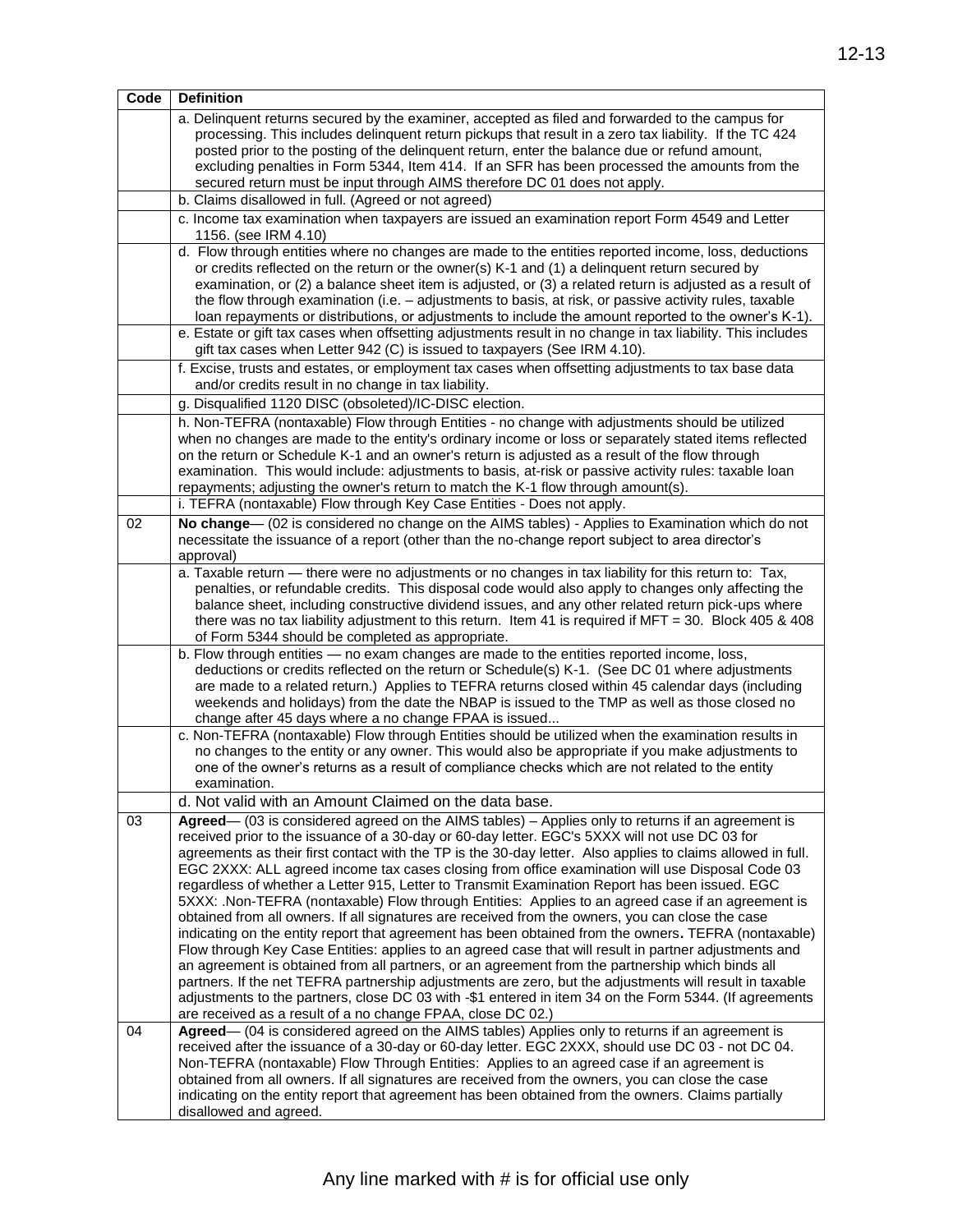| Code  | <b>Definition</b>                                                                                                                                                             |
|-------|-------------------------------------------------------------------------------------------------------------------------------------------------------------------------------|
| 07    | Appealed— (07 is considered appealed on the AIMS tables) - Returns closed to Appeals before                                                                                   |
|       | issuance of a 90-day letter, FPAA or FSAA. The Appeals Office Code (AOC) entered on Form 5344,                                                                                |
| 08    | item $16 = 1XX$<br>Other (08 is considered agreed on the AIMS tables). NOTE: Disposal Code 08 is used                                                                         |
|       | on the Form 5344 generated by RGS on cases that are being closed out of the group as                                                                                          |
|       | unagreed for the issuance of a stat notice. Technical Services requests that the groups use                                                                                   |
|       | DC 08 for cases forwarded to Technical Services for the issuance of a stat notice. Technical                                                                                  |
|       | Services will update the disposal to the correct code upon final closure. NOTE: Effective                                                                                     |
|       | 3/2009 DC 08 is no longer used when closing SFR cases. Use the applicable disposal                                                                                            |
|       | code. NOTE: Effective 1/2010 an agreement date is not valid for DC 08.                                                                                                        |
|       | Taxable Income Tax Returns                                                                                                                                                    |
|       | - Unagreed claims partially allowed                                                                                                                                           |
|       | - Taxable amended return                                                                                                                                                      |
|       | - Form 906 agreement                                                                                                                                                          |
|       | - partial assessment of employee share of FICA                                                                                                                                |
|       | - any other manner of closing after issuance of a 30-day or 60-day letter                                                                                                     |
|       | Non-income Tax Returns (MFT 01, 03, 10, etc.)                                                                                                                                 |
|       | -- Use when the taxpayer did not sign a report or request an Appeals conference.<br>Non-Taxable Returns (Form 1041, 1065, or 1120S                                            |
|       | -- Use when the taxpayer did not sign a report or request an Appeals conference.                                                                                              |
| $09+$ | Agreed— (09 is considered agreed on the AIMS tables) - Applies only to returns if an agreement is                                                                             |
|       | received after the issuance of a 90-day letter, FPAA or FSAA. This includes an agreed Form 4549 if it                                                                         |
|       | is received AFTER the issuance of the 90-day letter. Not valid with MFT 01, 04, 09-12, 17-19, 71, 72,                                                                         |
|       | or 80.                                                                                                                                                                        |
| $10+$ | Default-(10 is considered default on the AIMS tables) - Applies only to returns if the taxpayer fails to                                                                      |
|       | file a petition or sign an agreement after the issuance of a 90-day letter, FPAA or FSAA. Not valid with                                                                      |
| $11+$ | MFT 01, 04, 09-12, 17-19, 71, 72, or 80. Valid for partial agreement.<br>Petitioned— (11 is considered appealed on the AIMS tables) - Applies only to returns if the taxpayer |
|       | petitions tax court after the issuance of a 90-day letter, FPAA or FSAA. Not valid with MFT 01, 04, 09-                                                                       |
|       | 12, 17-19, 71, 72 or 80. The Appeals Office Code (AOC) entered on Form 5344, item 16 = 2XX                                                                                    |
| 12    | Other— (12 with an AOC is considered appealed on the AIMS tables/12 without an AOC is considered                                                                              |
|       | agreed on the AIMS tables) - Applies to any other manner of closing not identified above, such as                                                                             |
|       | direct transfers to Justice Department for settlement, interest only or penalty only cases; barred                                                                            |
|       | assessment cases. Audit Recons if a new AIMS base was opened and the exam resulted in no                                                                                      |
|       | change from the original examination - See IRM 4.13.4.3. Valid for partial assessment. Offsetting                                                                             |
|       | assessments which result in zero tax. #■<br>l #                                                                                                                               |
| 13    | Undeliverable 90-day letter, FPAA or FSAA— (13 is considered default on the AIMS tables) -                                                                                    |
|       | Applies to returns closed after the issuance of the 90-day letter, FPAA or FSAA, if the above letter is                                                                       |
|       | returned as undeliverable. Valid for partial assessments.                                                                                                                     |
| 15    | You will only see this disposal code on IMFOLZ and on the Form 5546, Examination Charge-out in the                                                                            |
|       | prior audit section. DC 15 is used when more than one Doc Code 47 disposal code is present for the                                                                            |
|       | same MFT and tax period in the Audit History Record at Master File.                                                                                                           |
| 16    | You will only see this disposal code on IMFOLZ and on the Form 5546, Examination Charge-Out in the                                                                            |
|       | prior audit section. It is used when a Doc Code 47 and Doc Code 51 disposal code is present for the<br>same MFT and tax period in the Audit History Record at Master File.    |
|       |                                                                                                                                                                               |

### **(b) Non-Examined Disposal Codes**

| Code  | <b>Definition</b>                                                                                                                                                                                                                                                                                                                                                                                                                                                                                                                       |
|-------|-----------------------------------------------------------------------------------------------------------------------------------------------------------------------------------------------------------------------------------------------------------------------------------------------------------------------------------------------------------------------------------------------------------------------------------------------------------------------------------------------------------------------------------------|
| $20*$ | Accepted as Filed by Classification-All returns (other than DIF) accepted on manual classification.<br>Also includes returns that were surveyed before classification. Not valid if source code is 02, 05, 10 or<br>12. If the current status code is 57 and the prior status is greater than 06 (excluding 51) DC 20 will be                                                                                                                                                                                                           |
|       | blocked. If the current status code is greater than 06 (excluding 57) DC 21 will be blocked. Cannot be<br>used if an amount claimed is on the data base.                                                                                                                                                                                                                                                                                                                                                                                |
| $21*$ | Accepted as Filed by Classification--- DIF returns accepted during screening process on which<br>questionable items are adequately substantiated or explained by schedules or attachments to the return<br>or other specific reason. Also includes returns that were surveyed before classification. If the current<br>status code is 57 and the prior status is greater than 06 (excluding 51) DC 21 will be blocked. If the<br>current status code is greater than 06 (excluding 57) DC 21 will be blocked. Cannot be used if a Claim |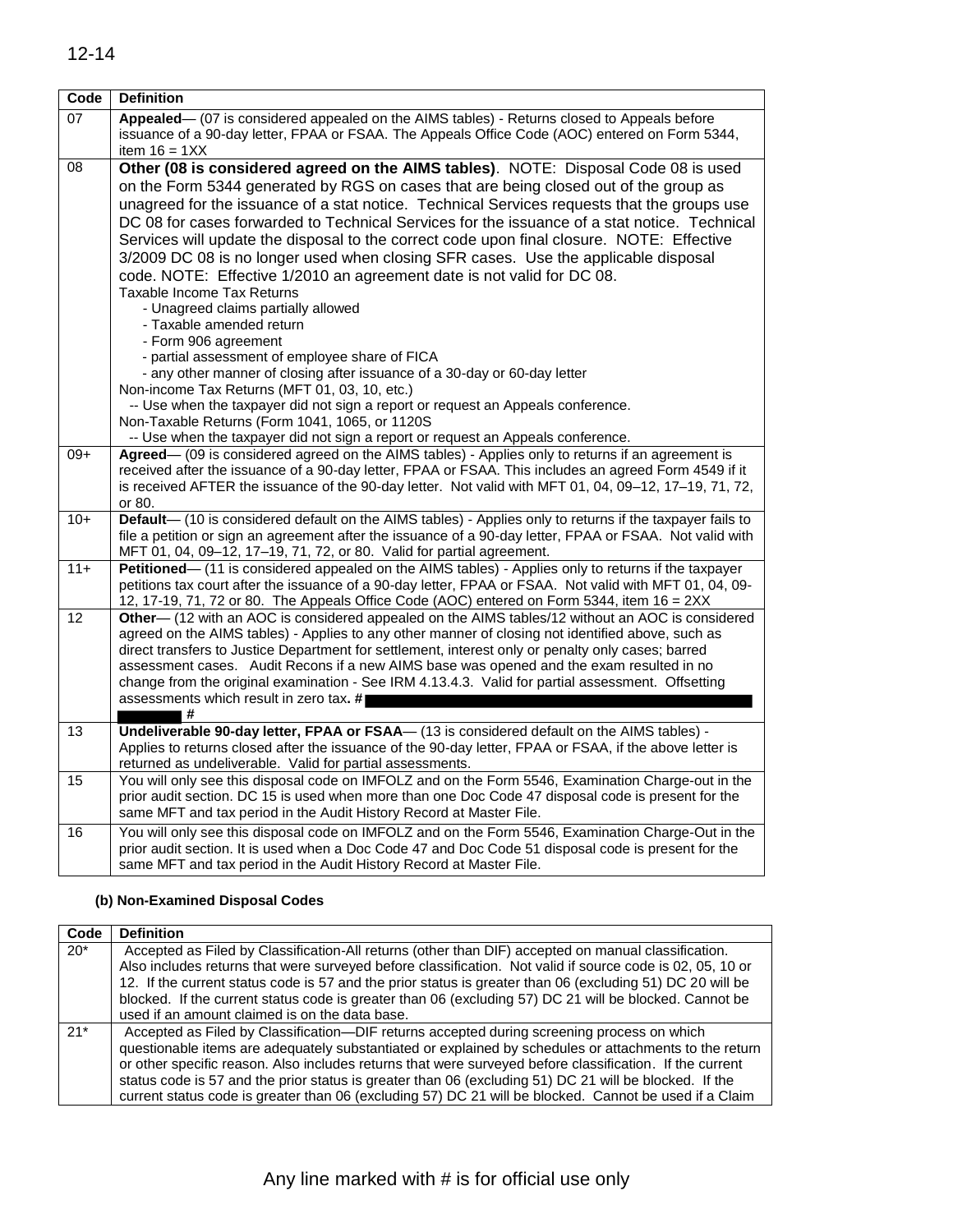| Code     | <b>Definition</b>                                                                                                                                                                                                   |
|----------|---------------------------------------------------------------------------------------------------------------------------------------------------------------------------------------------------------------------|
|          | Amount is on the data base.                                                                                                                                                                                         |
| $22*$    | Accepted as Filed by Classification DIF returns accepted during screening process because the prior                                                                                                                 |
|          | year examinations resulted in no change in tax liability and the current year return appears to have no                                                                                                             |
|          | tax potential. If the current status code is 57 and the prior status is greater than 06 (excluding 51) DC                                                                                                           |
|          | 22 will be blocked. If the current status code is greater than 06 (excluding 57) DC 22 will be blocked.                                                                                                             |
|          | Cannot be used if a Claim Amount is on the data base.                                                                                                                                                               |
| 23       | Accepted as Filed by Classification during the screening process using MACS (Midwest Automated                                                                                                                      |
|          | Compliance System). Computer generated using ADDAPT, CDE or MACS. Only valid for returns NOT                                                                                                                        |
|          | on AIMS. A TC421 with DC 23 will only be displayed on TXMODA/IMFOL/BMFOL.                                                                                                                                           |
| 24       | Accepted as Filed by Classification during the screening process using ADDAPT (Alternative DIF                                                                                                                      |
|          | Delivery and Planning Tool). Computer generated using ADDAPT, CDE or MACS. Only valid for                                                                                                                           |
|          | returns NOT on AIMS. A TC421 with DC 23 will only be displayed on TXMODA/IMFOL/BMFOL.                                                                                                                               |
| $25*$    | Accepted as Filed by Classification DIF returns accepted during screening process for referral to a state<br>under the Federal-State exchange program. For Use by Classification Only (i.e., Valid with status code |
|          | less than 08, or status code 57). Cannot be used if a Claim Amount is on the data base.                                                                                                                             |
| $28*$    | Non-Master File Closings— This code is used to close an account which was established on AIMS Non-                                                                                                                  |
|          | Master File for temporary control purposes. This disposal code does not reverse TC420 or TC424 at                                                                                                                   |
|          | Master File. Cannot be used if a Claim Amount is on the data base.                                                                                                                                                  |
| $29*$    | Missing Return- For Campus: used to indicate a DIF or other bulk ordered return that was not able to                                                                                                                |
|          | be located by the Files Unit. For Area Office: used when a return was not able to be located by the                                                                                                                 |
|          | Files Unit. Before DC 29 Is used, alternatives such as retrieving an electronic print should be pursued.                                                                                                            |
|          | Cannot be used if a Claim Amount is on the database.                                                                                                                                                                |
| 30       | Transfers Out of Area - This code is used to transfer a return to another Area Office/Campus location.                                                                                                              |
| 31       | Survey Before Assignment by PSP or group - A return selected for examination is considered as                                                                                                                       |
|          | surveyed before assignment, if it is disposed of without contact with taxpayers, or their representatives,                                                                                                          |
|          | and before assignment to an examiner. No status code restrictions. Cannot be used if a Claim Amount                                                                                                                 |
|          | is on the data base.                                                                                                                                                                                                |
| 32       | Survey After Assignment— A return shall be reported as a survey after assignment if the examiner,                                                                                                                   |
|          | after consideration of the return and without contact with taxpayers or their representatives, and                                                                                                                  |
|          | believes that an examination of the return would result in no material change in tax liability. No status                                                                                                           |
|          | code restrictions. Cannot be used if a Claim Amount is on the data base.                                                                                                                                            |
| 33       | Error Accounts with No Returns— Used to remove records from the AIMS database that were                                                                                                                             |
| 34       | established in error. No status code restrictions. Cannot be used if a Claim Amount is on the data base.                                                                                                            |
|          | Surveyed Claims— Allow over assessment without examination. An amount claimed must be present<br>on the database. (Not valid if Source Code is 31). DC 34 cases are not included in the examined or                 |
|          | non-examined A-CIS data base.                                                                                                                                                                                       |
| $35*$    | Surveyed-Excess Inventory - Return has audit potential but time prohibits starting the examination.                                                                                                                 |
|          | Valid with Status Codes 07, 08 and 57. Cannot be used if a Claim Amount is on the data base.                                                                                                                        |
| 36       | No Return Filed- Taxpayer not liable-Little/No Tax due or P-5-133. Also use if limited resources are                                                                                                                |
|          | available. Generates TC 590 (which means TP not liable this period) with a CC 52 IMF and CC50                                                                                                                       |
|          | (BMF). Cannot be used if a Claim Amount is on the data base.                                                                                                                                                        |
| 37       | Taxpayer Previously Filed therefore no audit will take place. Generates a TC 594 CC58. Cannot be                                                                                                                    |
|          | used if a Claim Amount is on the data base.                                                                                                                                                                         |
| 38       | No Return Filed - Taxpayer previously filed with spouse on joint return. Generates a TC 594 CC59.                                                                                                                   |
|          | Cannot be used if a Claim Amount is on the data base.                                                                                                                                                               |
| 39       | No Return Filed — Taxpayer no longer liable TC 591 (which means TP no longer liable and closes the                                                                                                                  |
|          | filing requirement) with a CC50. Cannot be used if a Claim Amount is on the data base.                                                                                                                              |
| 40       | No Return Filed - Unable to locate taxpayer. Generates TC 593 CC57. Cannot be used if a Claim                                                                                                                       |
|          | Amount is on the data base.                                                                                                                                                                                         |
| 41       | No Return Filed - Taxpayer due refund. Generates TC 590 CC53 which means the TP is due refund.                                                                                                                      |
|          | Cannot be used if a Claim Amount is on the data base.                                                                                                                                                               |
| 42<br>43 | Return Filed— Unable to locate taxpayer. Cannot be used if a Claim Amount is on the data base.                                                                                                                      |
|          | Accepted after monitoring. Cannot be used if a Claim Amount is on the data base. PBC 3XX Only. Not<br>valid if Exam Start Date is present.                                                                          |
| 45       | Reference and Information Returns- Valid only if Source Code is 45. Cannot be used if a Claim                                                                                                                       |
|          | Amount is on the data base.                                                                                                                                                                                         |
| 99       | Other-Only to be used for:                                                                                                                                                                                          |
|          | a. Information report returns accepted by Chief, PSP or Examination Branch at the campus. (Valid with                                                                                                               |
|          | Source Code 60 only).                                                                                                                                                                                               |
|          | b. The establishment of a linkage on PCS-you can identify these records if there is a TC421 with                                                                                                                    |
|          | Disposal Code 99 and a TC424 with the same DLN present on Master File.                                                                                                                                              |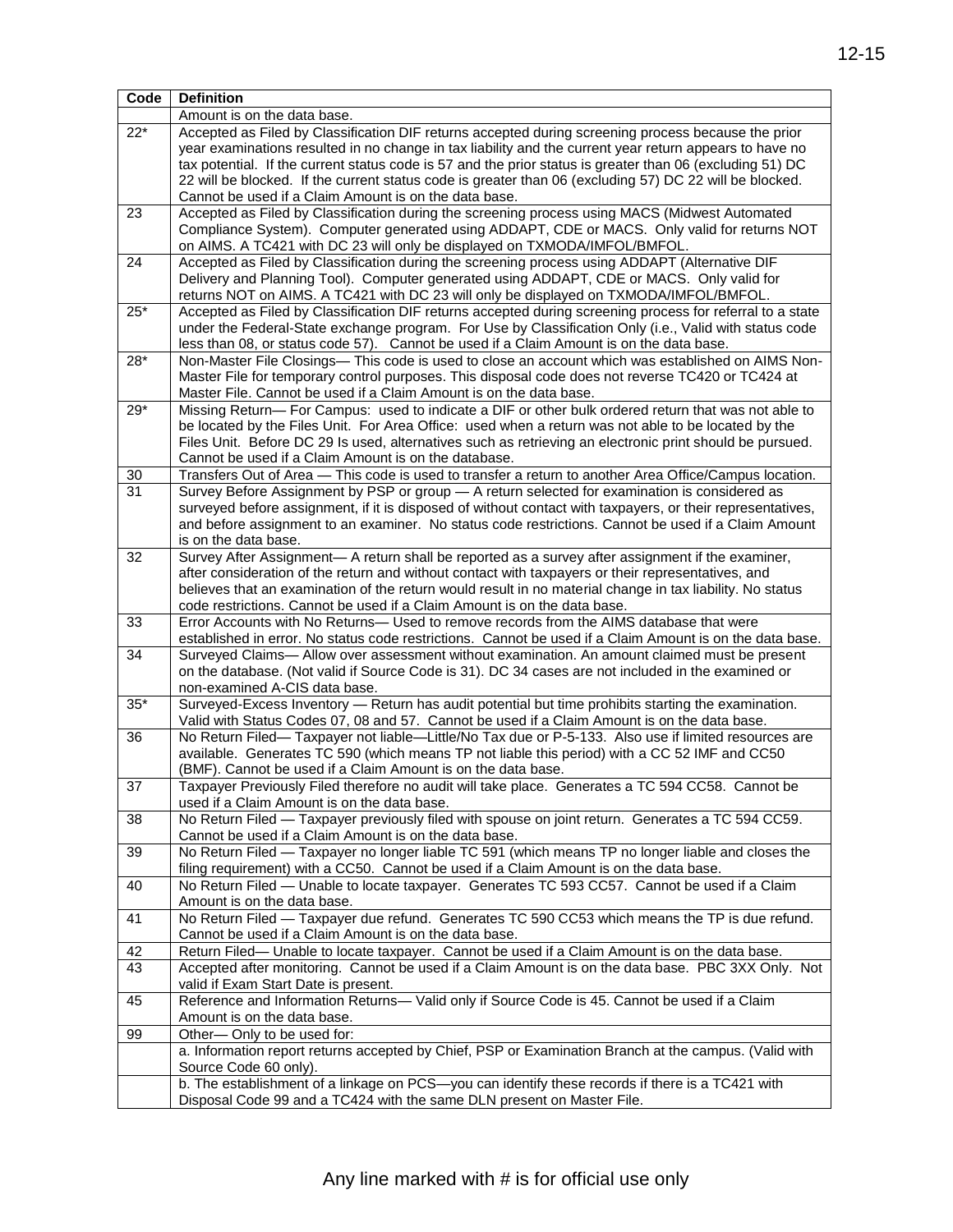| Code | <b>Definition</b>                                                                                              |  |
|------|----------------------------------------------------------------------------------------------------------------|--|
|      | c. Cannot be used if a "Claim Amount" is on the database.                                                      |  |
|      | * For Use by Classification Only (i.e., Valid with Status Codes less than 09 or Status Code 57). DC 29 may be  |  |
|      | used by the Area Office PSP function.                                                                          |  |
|      | + Not valid with MFT 01, 04, 09-12, 17-19, 71-72 or 80.                                                        |  |
|      | 36-42 Since you will not have a return to be refiled; these codes will only be valid with Blocking Series 1XX. |  |

#### **(9) Push Codes**

Push Codes are a three digit code used when establishing AIMS controls (TC 424) if there is no TC 150 posted at Master File. Special Handling message codes used on request generate processing instructions on Form 5546. Push codes are 010, 019-041, and 121 (BMF Only). Special Handling messages are 042-049. Those not listed below are not valid on AIMS. For more information on Push Codes refer to:

#### <http://mysbse.web.irs.gov/exam/mis/data/default.aspx>

| 010              | Related Investor Return Controlled on PCS                                                                                                                                 | Special          |
|------------------|---------------------------------------------------------------------------------------------------------------------------------------------------------------------------|------------------|
|                  |                                                                                                                                                                           | Handling/Push    |
| 019              | Automatic Return Classification Req.                                                                                                                                      | Push             |
| 020*             | Delinquent Return                                                                                                                                                         | Push             |
| $021*$           | Non-Filer - to establish a skeletal record of (SFR WILL NOT be generated)                                                                                                 | Push             |
| 022              | Reserved                                                                                                                                                                  | Push             |
| 023              | CAP Cases - Compliance Assistance Process (LB&I only)                                                                                                                     | Push             |
| 024              | <b>Closing Agreement</b>                                                                                                                                                  | Push             |
| $\overline{025}$ | Inadequate Records Notice                                                                                                                                                 | Push             |
| 026              | Code Section 183 Issues                                                                                                                                                   | Push             |
| 027              | Contribution Adjustment/Carryover                                                                                                                                         | Push             |
| 028              | <b>Involuntary Conversion</b>                                                                                                                                             | Push             |
| 029              | <b>NOL Carryovers</b>                                                                                                                                                     | Push             |
| 030              | <b>Investment Credit Carryovers</b>                                                                                                                                       | Push             |
| 031              | <b>Capital Loss Carryovers</b>                                                                                                                                            | Push             |
| 032              | 1120-S Revocations                                                                                                                                                        | Push             |
| 033              | Reserved                                                                                                                                                                  | Push             |
| 034              | Pers Res/Cap of Property                                                                                                                                                  | Push             |
| 035              | Reserved                                                                                                                                                                  | Push             |
| 036              | Non-Filer: Will computer generate a substitute for return TC150 at Master File 2<br>cycles after input. — Will cause a TC 150 to post to Master File 1 cycle after input. | Push             |
|                  | Can delete using AM424D 30 days after input.                                                                                                                              |                  |
|                  |                                                                                                                                                                           | Push#            |
| 038              | Audit Issue Message 038                                                                                                                                                   | Push             |
| 039              | Audit Issue Message 039                                                                                                                                                   | Push             |
| 040              | Memo, rulings, etc., on specific case                                                                                                                                     | Push             |
| 041              | Current Return Pick-Up                                                                                                                                                    | Push             |
| 049              | Joint Investigation                                                                                                                                                       | Special Handling |
| 050              | Use when TC150 at Master File is an SFR TC150                                                                                                                             | Push             |
| 051              | Use when submitting an SFR TC 150 for a Form 720 with a paid claim                                                                                                        | Push             |
| 121              | Pre-filing Notification (BMF only)                                                                                                                                        | Push             |

#### **(10) Activity Codes**

Reference IRM 4.4, Exhibit 1-2 and 1-3

A code that identifies the type and condition of return selected for audit. For a complete list of activity codes see: <http://mysbse.web.irs.gov/exam/mis/data/default.aspx>and scroll to Activity Codes. This is a three-digit numeric code

#### **(a) Examination Activity Codes**

**Code Definition Form 1040, 1040A, 1040C, 1040NR, 1040SS and 1040 with F2555 (MFT 30, \*20, \*21) (valid after 12/31/2006)**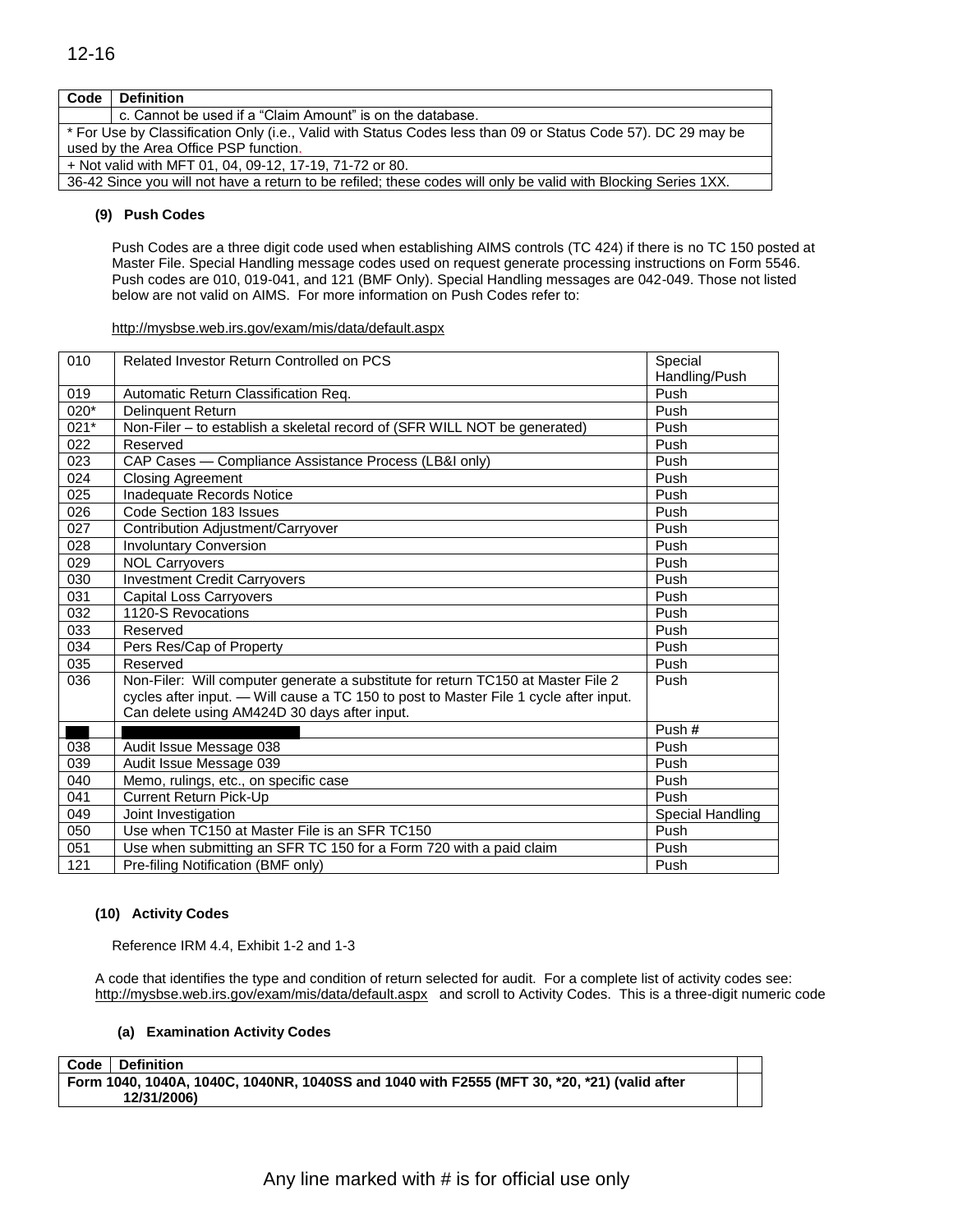| Code               | <b>Definition</b>                                                                               |  |
|--------------------|-------------------------------------------------------------------------------------------------|--|
| 266                | Form 1040PR/1040SS                                                                              |  |
| 270                | EITC Present & TPI<\$200,000 and Schedule C/F TGR<\$25,000 or EITC with no Schedule C/F         |  |
| 271                | EITC Present & TPI<\$200,000 and Schedule C/F TGR>\$24,999.                                     |  |
| 272                | No EITC present - TPI<\$200,000 and No Schedule C, E, F, or Form 2106                           |  |
| 273                | No EITC present - TPI<\$200,000 and Schedule E or Form 2106 but no Schedule C or F              |  |
| 274                | No EITC present - Non-farm Business with Schedule C/F TGR<\$25,000 and TPI<\$200,000            |  |
| 275                | No EITC present - Non-farm Business with Schedule C/F TGR \$25,000 - \$99,999 and               |  |
|                    | TPI<\$200,000                                                                                   |  |
| 276                | No EITC present - Non-farm Business with Schedule C/F TGR \$100,000 - \$199,999 and             |  |
|                    | TPI<\$200,000                                                                                   |  |
| 277                | No EITC present - Non-farm Business with Schedule C/F TGR>\$199,999 and TPI<\$200,000           |  |
| 278                | No EITC present - Farm Business Not Classified Elsewhere and TPI<\$200,000                      |  |
| 279                | No EITC present - No Schedule C or F and TPI>\$199,999 and <\$1,000,000.                        |  |
| 280                | No EITC present - Schedule C or F present and TPI >\$199,999 and <\$1,000,000.                  |  |
| 281                | No EITC present - TPI>\$999,999                                                                 |  |
|                    | Form 1041 Fiduciary (MFT05 and Non-MF MFT21) Returns posted after 12/31/2007                    |  |
| 496                | Taxable (automatics and non-automatics)                                                         |  |
| 497                | Non-Taxable - Grantor, Bankruptcy and Pooled Income (automatics and non-automatics).            |  |
| 498                | Non-Taxable - Other (automatics and non-automatics)                                             |  |
|                    | Form 1065 Partnership                                                                           |  |
| 473                | Form 1065 (Taxable)                                                                             |  |
|                    |                                                                                                 |  |
| 480                | Returns Processed Before 1988 (no longer valid)                                                 |  |
| 481                | 10 or Less Partners-Gross Receipts Under \$100,000                                              |  |
| 482                | 10 or Less Partners-Gross Receipts \$100,000 and Over                                           |  |
| 483                | 11 or More Partners                                                                             |  |
| <b>Forms 1066</b>  |                                                                                                 |  |
| 489                | <b>REMIC</b>                                                                                    |  |
|                    | Form 1120 (Including 1120L, 1120M, 1120PC)                                                      |  |
| 203                | No Balance Sheet                                                                                |  |
| 209                | Under \$250,000                                                                                 |  |
| 213                | \$250,000 to \$1,000,000                                                                        |  |
| 215                | \$1,000,000 to \$5,000,000                                                                      |  |
| 217                | \$5,000,000 to \$10,000,000                                                                     |  |
| 219                | \$10,000,000 to \$50,000,000                                                                    |  |
| 221                | \$50,000,000 to \$100,000,000                                                                   |  |
| 223                | \$100,000,000 to \$250,000,000                                                                  |  |
| 225                | \$250,000,000 and Over (obsoleted 01-01-2007)                                                   |  |
| 226                | \$250,000,000 to \$500,000,000 (Valid after 12-31-2006 for all tax periods)                     |  |
| 227                | \$500,000,000 to \$1,000,000,000 (Valid after 12-31-2006 for all tax periods)                   |  |
| 228                | \$1,000,000,000 to \$5,000,000,000 (Valid after 12-31-2006 for all tax periods)                 |  |
| 229                | \$5,000,000,000 to \$20,000,000,000 (Valid after 12-31-2006 for all tax periods)                |  |
| 230                | \$20,000,000,000 and Over (Valid after 12-31-2006 for all tax periods)                          |  |
| 231                | Default if no data is available (Must be updated out of 231 before AMSOC or AMCLS is attempted. |  |
|                    | (Valid after 12-31-2006 for all tax periods))                                                   |  |
|                    | Form 1120-C >12-31-2006                                                                         |  |
| 490                | Type of Co-op is "2" (Non-Exempt) and total assets are greater than/equal to zero and less than |  |
|                    | \$10,000,000.                                                                                   |  |
| 491                | Type of Co-op is "2" (Non-Exempt) and total assets are greater than/equal to \$10,000,000.      |  |
| 492                | Type of Co-op is "1" (Exempt) and total assets are greater than/equal to zero and less than     |  |
|                    | \$10,000,000.                                                                                   |  |
| 493                | Type of Co-op is "1" (Exempt) and total assets are greater than/equal to \$10,000,000.          |  |
|                    | Form 1120 DISC/DISC                                                                             |  |
| 224                | <b>1120 DISC</b>                                                                                |  |
| <b>Form 1120-F</b> |                                                                                                 |  |
| 241                | 1120 FSC                                                                                        |  |
| 259                | Under \$50,000,000 Obsolete 9/2009 except for status code >79                                   |  |
|                    |                                                                                                 |  |
| 260                | No balance sheet and no income                                                                  |  |
| 261                | \$2 under \$10,000,000                                                                          |  |
| 262                | \$10,000,000 under \$50,000,000                                                                 |  |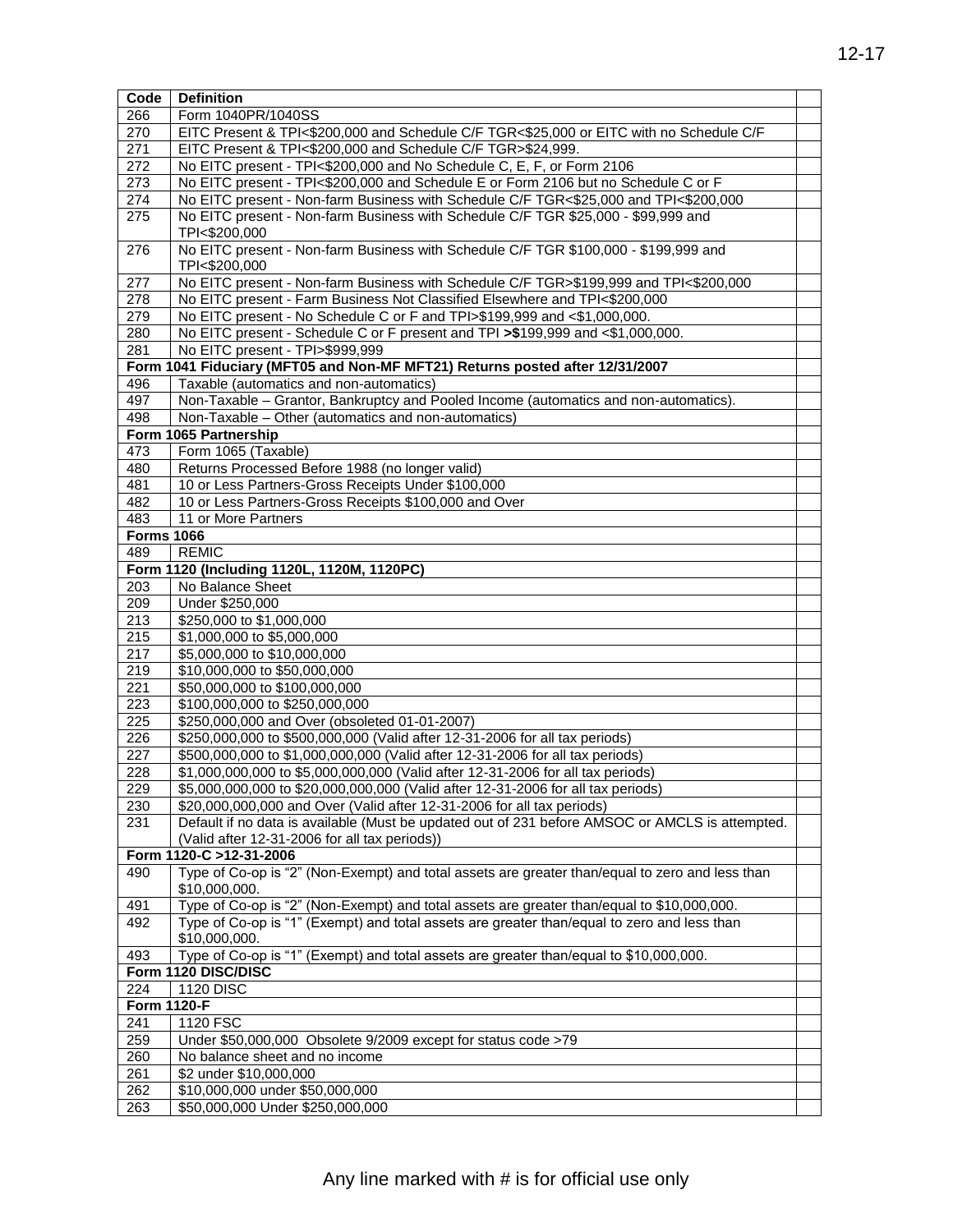| Code   | <b>Definition</b>                                                                      |  |
|--------|----------------------------------------------------------------------------------------|--|
| 265    | \$250,000,000 and Over                                                                 |  |
|        | Form 1120S (Non-Taxable)                                                               |  |
| 287    | 1120S Nontaxable prior to 1/1/91 Obsoleted 01/01/2010                                  |  |
| 288    | Assets under \$200,000 processed after 1/1/91                                          |  |
| 289    | Assets \$200,000 under \$10,000,000 processed after 1/1/91                             |  |
| 290    | Assets \$10,000,000 and over. Nontaxable processed after 1/1/91                        |  |
|        | Form 1120S (Taxable)                                                                   |  |
| 202    | 1120S processed prior to 1/1/91. After 12/31/90 all 1120S which produced addition tax. |  |
|        | <b>Estate (Gross Estate)</b>                                                           |  |
| 414    | Under $$1,500,000$ and TC $150 =$ zero                                                 |  |
| 415    | Under \$1,500,000 and TC 150 not equal to zero                                         |  |
| 416    | \$1,500,000 to \$4,999,999 and TC $150 =$ zero                                         |  |
| 417    | \$1,500,000 to \$4,999,999 and TC 150 not equal to zero                                |  |
| 418    | \$5,000,000 and Over and TC 150 = zero Obsolete 1/23/2010                              |  |
| 419    | \$5,000,000 and Over and TC 150 not equal to zero Obsolete 1/23/2010                   |  |
| 420    | Form 706, 706A, 706NA                                                                  |  |
| 421    | Form 706GS(T)/706 GS(D)                                                                |  |
| 422    | \$5,000,000 to \$10,000,000 (TC 150 = zero)                                            |  |
| 423    | \$5,000,000 to \$10,000,000 (TC 150 not equal to zero)                                 |  |
| 424    | $$10,000,000$ to $$20,000,000$ (TC150 = zero)                                          |  |
| 425    | \$10,000,000 to \$20,000,000 (and TC 150 not equal to zero)                            |  |
|        |                                                                                        |  |
| 426    | \$20,000,000 and Over (TC150 = zero)                                                   |  |
| 427    | \$20,000,000 and Over (TC150 not = \$0)                                                |  |
| 428    | Inventory in 418 that was not able to be converted                                     |  |
| 429    | Inventory in 419 that was not able to be converted                                     |  |
|        | Form 709 - Gift (Total Gifts) Tax (MFT 51 and 54)                                      |  |
|        | For openings > 12/31/2007                                                              |  |
|        | If Total Gifts are:                                                                    |  |
| 434    | Under $$600,000$ and TC $150 =$ zero                                                   |  |
| 435    | Under \$600,000 and TC 150 $\neq$ zero                                                 |  |
| 436    | \$600,000 to under \$1,000,000 and TC 150 = zero                                       |  |
| 437    | \$600,000 to under \$1,000,000 and TC 150 ≠ zero                                       |  |
| 438    | \$1,000,000 and over and TC $150 =$ zero                                               |  |
| 439    | \$1,000,000 and over and TC 150 $\neq$ zero                                            |  |
|        | <b>Employment Tax</b>                                                                  |  |
| 463    | Form 945                                                                               |  |
| 464    | Form 940                                                                               |  |
| 465    | Form 941                                                                               |  |
| 466    | Form 942                                                                               |  |
| 467    | Form 943                                                                               |  |
| 468    | Form CT-1                                                                              |  |
| 469    | Form CT-2                                                                              |  |
| 470    | Form 1042                                                                              |  |
| 471    | Form 1040PR                                                                            |  |
| 472    | Form 1040SS                                                                            |  |
|        | Excise-Form 720                                                                        |  |
|        | (See Chapter 8 Under Doc Code 30 Form 720 Abstract Codes)                              |  |
|        | <b>Excise-Other Forms</b>                                                              |  |
|        |                                                                                        |  |
| 099    | Form 8849, Claim for Refund of Excise Taxes                                            |  |
| 196    | Form 2290                                                                              |  |
| 197    | Form 11C                                                                               |  |
| 198    | Form 730                                                                               |  |
|        | <b>Miscellaneous Forms</b>                                                             |  |
| 488    | Form 8804 Taxable                                                                      |  |
| 489    | REMIC (Non-taxable)                                                                    |  |
| 499    | FIRPTA (Non-taxable)                                                                   |  |
|        | <b>Miscellaneous</b>                                                                   |  |
| 501*   | Return Preparer - Negligent Preparation Penalty Sec 6694(a)                            |  |
| 502*   | Return Preparer - Willful Attempt to Understate Tax Penalty-Sec 6694(b)                |  |
| $503*$ | Return Preparer - Endorsing or Negotiating Tax Refund Check                            |  |
|        |                                                                                        |  |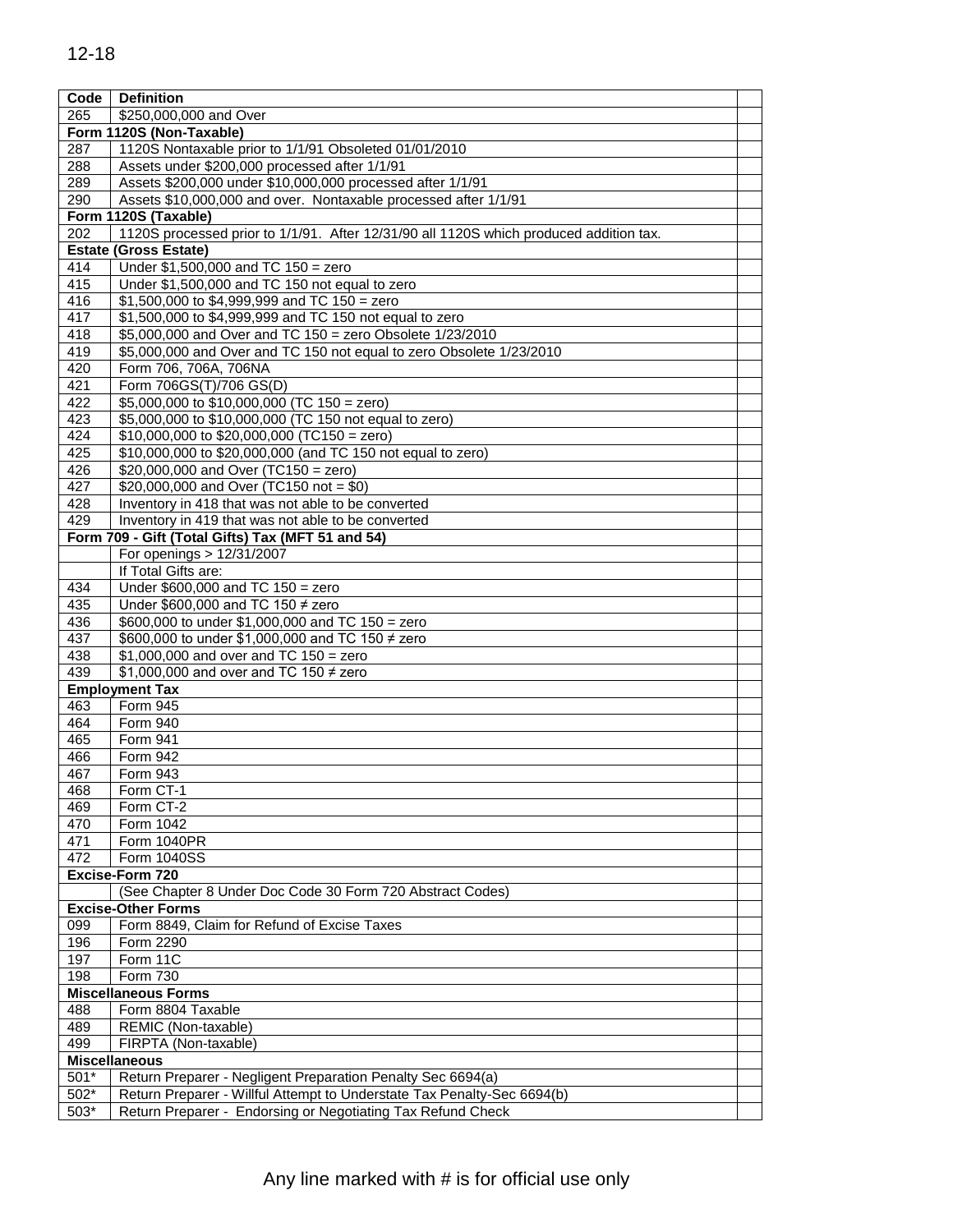| Code   | <b>Definition</b>                                                                               |   |  |  |  |  |
|--------|-------------------------------------------------------------------------------------------------|---|--|--|--|--|
| $504*$ | Return Preparer - Disclosure Penalties - Sec 6695(a) to (e)                                     |   |  |  |  |  |
| $505*$ | Failure to Disclose Reportable Transactions - Sec 6707(a)                                       |   |  |  |  |  |
| 506*   | Information Return Penalty Case                                                                 |   |  |  |  |  |
| 507*   | <b>Pricing Issues</b>                                                                           |   |  |  |  |  |
| 508*   | <b>Economist Studies</b>                                                                        |   |  |  |  |  |
| 509*   | Form 8300 Compliance Review                                                                     |   |  |  |  |  |
| 510*   | Form 558 (Information to determine whether worker is an employee for Federal Employment Tax     |   |  |  |  |  |
|        | & Income Tax Withholding)                                                                       |   |  |  |  |  |
| $511*$ | <b>Technical Guidance</b>                                                                       |   |  |  |  |  |
| $512*$ | <b>COBRA</b>                                                                                    |   |  |  |  |  |
| $513*$ | CIC-EO                                                                                          |   |  |  |  |  |
| $514*$ | Special Consultations or Informal Assistance                                                    |   |  |  |  |  |
| $515*$ | <b>Diesel Terminal Inspection</b>                                                               |   |  |  |  |  |
| 516*   | Diesel Fleets and Trucks Stop Inspection                                                        |   |  |  |  |  |
| $517*$ | Diesel on Road Inspection                                                                       |   |  |  |  |  |
| 518*   | Diesel all other Dyed Fuel Inspection                                                           |   |  |  |  |  |
| 519*   | <b>IRP Compliance Check</b>                                                                     |   |  |  |  |  |
| 520*   | Unmatchable Information Return Follow-up                                                        |   |  |  |  |  |
| $521*$ | <b>Excise Compliance</b>                                                                        |   |  |  |  |  |
| $522*$ | Return Preparer Multi-Functional Monitoring Team                                                |   |  |  |  |  |
| 523*   | <b>CIC Chief Compliance</b>                                                                     |   |  |  |  |  |
| 524*   | <b>EITC Return Preparer</b>                                                                     |   |  |  |  |  |
| $525*$ | Pre-filing Agreement                                                                            |   |  |  |  |  |
| 526*   | Pre-filing Technical Guidance                                                                   |   |  |  |  |  |
| 527*   | Industry issue Resolution                                                                       |   |  |  |  |  |
| 528*   | Comprehensive Case Resolution                                                                   |   |  |  |  |  |
| 529*   | <b>Corporate Tax Shelters</b>                                                                   |   |  |  |  |  |
| 544*   | Global High Wealth                                                                              |   |  |  |  |  |
| 545*   | FBAR (Foreign Bank and Financial Accounts and Compliance Activity)                              |   |  |  |  |  |
|        |                                                                                                 | # |  |  |  |  |
| 547*   | Form 720 TO/CS                                                                                  |   |  |  |  |  |
| 548    | Certified Professional Employer Organization                                                    |   |  |  |  |  |
| 549*   | Promoter Penalty - IRC 6707 - Failure to register tax shelter transactions                      |   |  |  |  |  |
| 550*   | Foreign Initiated Adjustments                                                                   |   |  |  |  |  |
| 551*   | <b>TIP Reporting Compliance</b>                                                                 |   |  |  |  |  |
| 552*   | Substantial and Gross Valuation Misstatement Attributable to Incorrect Appraisals - Sec 6695A   |   |  |  |  |  |
| 553*   | Failure to Exercise Due Diligence - IRC 5596(g)                                                 |   |  |  |  |  |
| 554*   | Penalty for Erroneous claim for Refund or Credit - IRC 6676                                     |   |  |  |  |  |
| 555*   | Other Penalties - Form 8278                                                                     |   |  |  |  |  |
| 556*   | Return Preparer Visitation Program                                                              |   |  |  |  |  |
| 557    | <b>Identity Theft</b>                                                                           |   |  |  |  |  |
| 558    | Review accuracy of value and basis adjustment on Form 8939, Allocation of Increase in Basis for |   |  |  |  |  |
|        | Property Acquired from a Decedent                                                               |   |  |  |  |  |
| 559    | <b>PTIN Compliance Visits</b>                                                                   |   |  |  |  |  |
| 560    | EITC/Electronic Return Originator (ERO) Combination Visits                                      |   |  |  |  |  |
| 561    | Individual Shared Responsibility                                                                |   |  |  |  |  |
| 575*   | Compliance Outreach                                                                             |   |  |  |  |  |
| 585*   | Failure to File/Failure to Pay Penalties - Form 8278                                            |   |  |  |  |  |
| 586*   | International Penalties - Form 8278                                                             |   |  |  |  |  |
| 587**  | <b>Coordinator Activity</b>                                                                     |   |  |  |  |  |
| 588*   | <b>Registry and Exemptions</b>                                                                  |   |  |  |  |  |
| 589**  | Offer in Compromise                                                                             |   |  |  |  |  |
| 590**  | Abatement of Interest                                                                           |   |  |  |  |  |
| 591*   | Title 31 Compliance Checks                                                                      |   |  |  |  |  |
| 592*   | Narcotics/Information Gathering Projects - No Return Examined                                   |   |  |  |  |  |
| 593*   | <b>TEFRA</b> - Promoter Penalty                                                                 |   |  |  |  |  |
| 594*   | TEFRA - Aiding and Abetting Penalty                                                             |   |  |  |  |  |
| 595*   | Promoter Penalty - IRC 6708 Failure to maintain investor Information and/or provide to IRS      |   |  |  |  |  |
| 596*   | Joint Committee Survey                                                                          |   |  |  |  |  |
| 597*   | SEP - Non case Time                                                                             |   |  |  |  |  |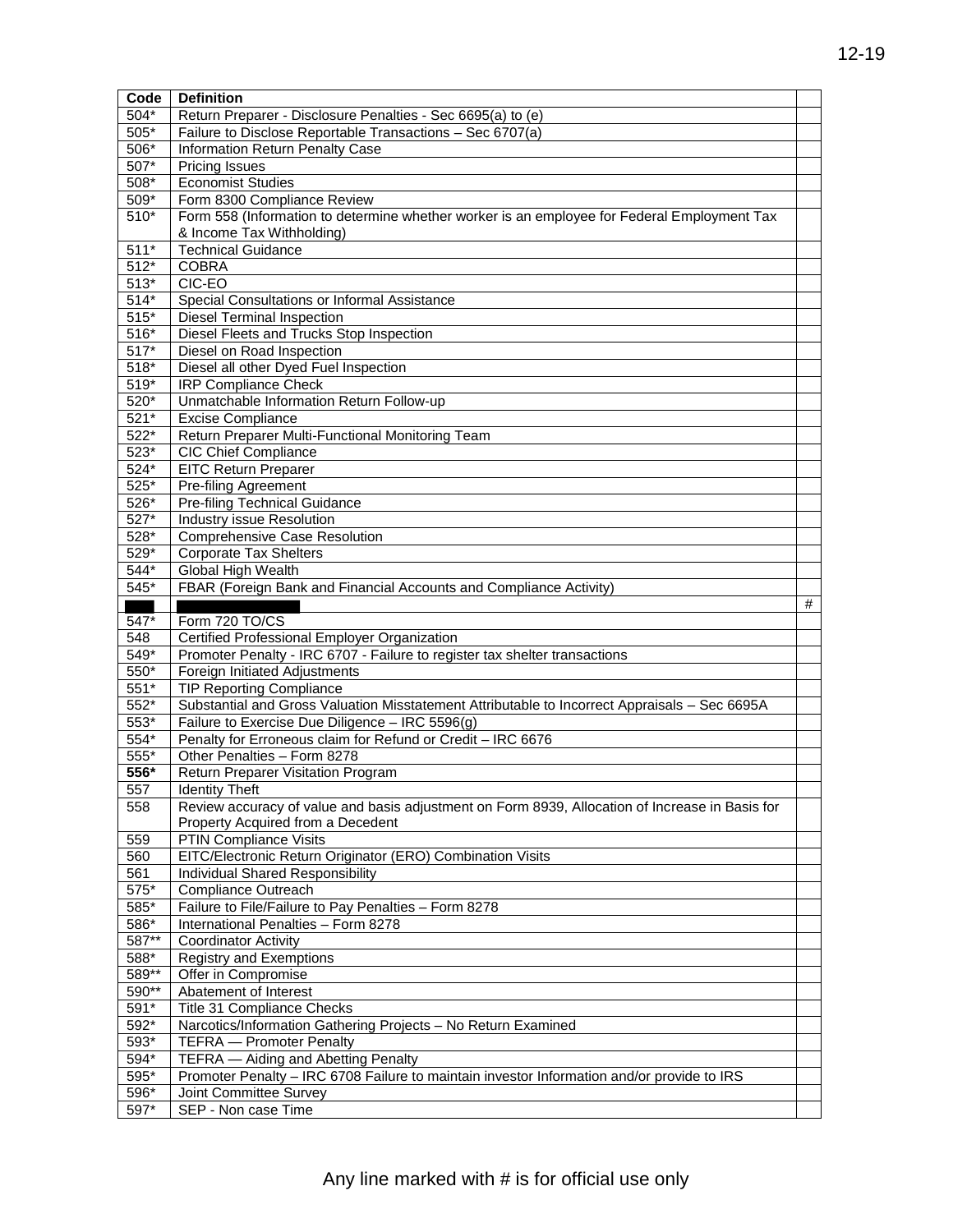| Code  | <b>Definition</b>                       |  |
|-------|-----------------------------------------|--|
| 598*  | CIC PRE/POST Conference Meeting         |  |
| 599*  | <b>Industry Specialist Program</b>      |  |
| 991** | Miscellaneous - Taxable                 |  |
| 992** | Miscellaneous - Non Taxable             |  |
|       | *Valid for use only on SETTS Form 4502. |  |
|       | **Not valid for use on SETTS Form 4502. |  |

#### **(11) Collectibility Indicator Codes**

A Collectibility indicator will be placed in the entity section of Master File whenever there has been collection field activity (Collection Status 26). This information will be communicated to AIMS (reflected on Form 5546 or AIMS Weekly Update), along with any subsequent updates to bankruptcy or currently not collectible status.

| Indicator Code Order of<br><b>Precedence</b> | <b>Weekly AIMS Update Reports Changes in</b><br><b>Indicators</b> |  |  |  |  |
|----------------------------------------------|-------------------------------------------------------------------|--|--|--|--|
| B=Bankrupt                                   | 28=Bankrupt                                                       |  |  |  |  |
| N=Currently Not Collectible                  | 29=Currently Not Collectible                                      |  |  |  |  |
| C=Collection Status 26                       | 30=Collection Status 26                                           |  |  |  |  |

#### **(12) Installment Agreement Code/Payment Code**

Item 412 on Form 5344, Examination Closing Record are used to monitor the number of installment agreements that are received by Examination. The current values are:

I= installment agreement secured by Examination C= installment agreement coordinated with Collection N= no installment agreement

Item 411 on Form 5344 - Payment Codes at the time the case is closed from the group.

- F= Full Paid Amount shown on RAR is paid in full; may be unpaid accruals Frozen refund or payment which covers the balance due in full.
- P= Part Paid Includes frozen refund; withholding, payments or an offset from another tax period that will not completely satisfy the liability.
- N= No Payment Changed cases where there was no frozen refund, payment or offset from another tax period to satisfy the balance due. Also, used for No Change, Over assessment and any Appeal case if no payment is received.
- 0= Total Offset Offsets from other tax periods that will satisfy the balance due in full.

#### **(13) Settlement Codes**

The following three digit settlement codes are printed on Forms 5546 for individual return requests and "bulk ordered" returns such as DIF orders, TCMP returns, unallowable program returns and for requests generated under certain programs such as the Information Returns Program (IRP):

| 501 | Tax Per Computer (after math verification)-Assessed liability shown on Master File.           |
|-----|-----------------------------------------------------------------------------------------------|
| 502 | Settlement Amount Per Computer-Balance due or refund shown on Master File. (Balance due       |
|     | indicated by an asterisk (*)).                                                                |
| 503 | Math Error (Includes adjustments to credits)—The difference between balance due or refund per |
|     | computer (502 above) and balance due or refund per return.                                    |
| 506 | Delinquency Penalty - Amount of delinquency penalty determined by computer.                   |

#### **(14) Freeze Codes**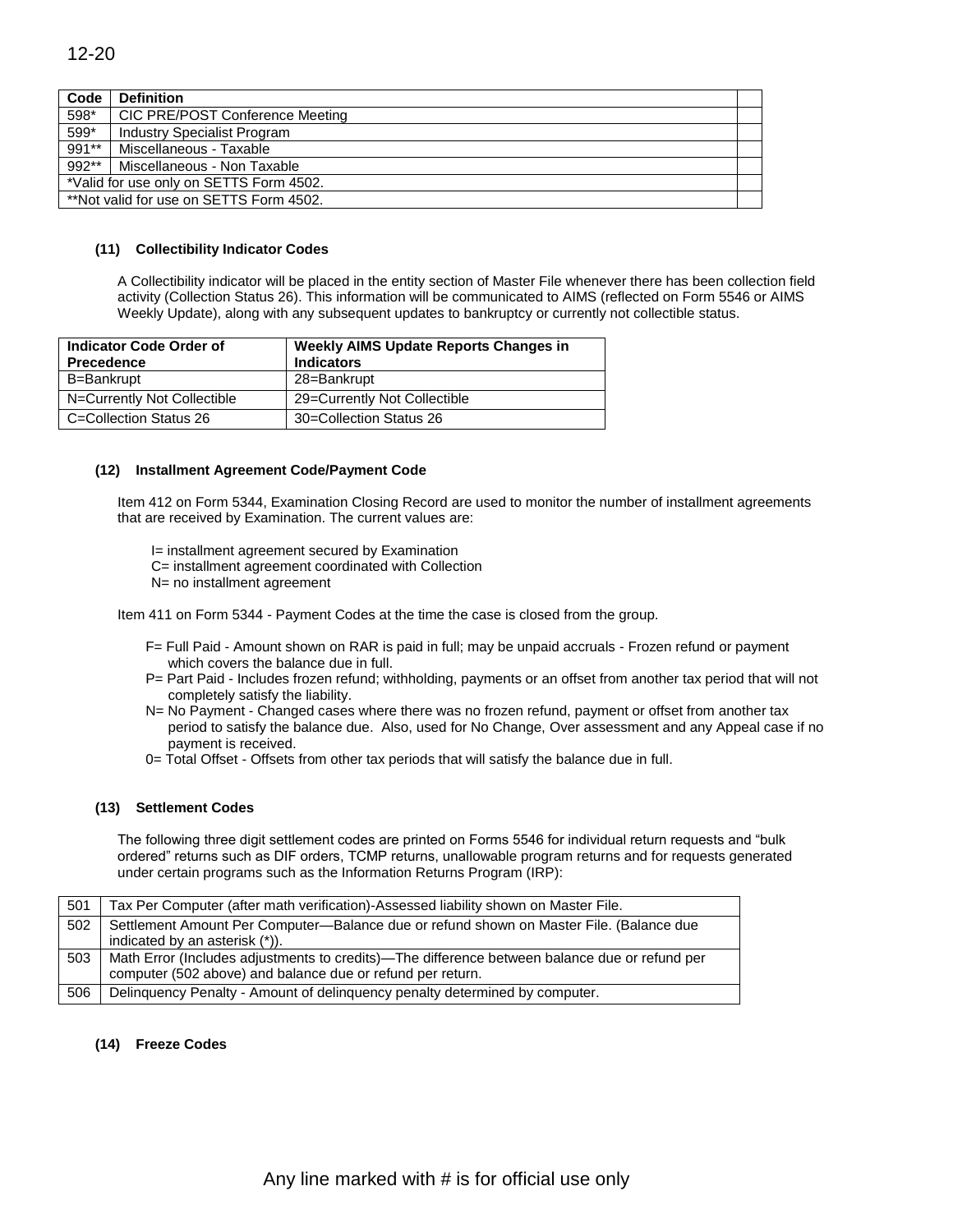1. **An AIMS freeze code can be placed on the tax return record to prevent closing and/or updating a specific account. Definitions and contacts for AIMS freeze codes can be found on the AIMS/ERCS website under the "Contacts" tab and then under "Freeze Codes" at:**

<http://mysbse.web.irs.gov/examination/mis/contacts/cidfreeze/default.aspx>

| Code           | <b>Definition</b>                                                                                 |
|----------------|---------------------------------------------------------------------------------------------------|
| $A-G$          | <b>Local Definition</b>                                                                           |
| H              | <b>TEFRA key case</b>                                                                             |
| $I-J$          | Local Definition (See http://sbse.web.irs.gov/AIMS/docs/FreezeCodesContacts.xls)                  |
| Κ              | <b>Gulf Oil Spill</b>                                                                             |
| L              | Local Definition (See http://sbse.web.irs.gov/AIMS/docs/FreezeCodesContacts.xls)                  |
| M              | <b>EQMS</b>                                                                                       |
| N              | UBS Treaty Cases (SBSE only) and HSBC-NRI Cases (SBSE only)                                       |
| O              | Informal Claim Association                                                                        |
| P              | <b>Civil Disposition</b>                                                                          |
| Q              | Docketed                                                                                          |
| $R-S$          | Local Definition (See http://sbse.web.irs.gov/AIMS/docs/FreezeCodesContacts.xls)                  |
| Τ              | Reserved                                                                                          |
| U              | Bankruptcy (Petitions filed before 10/22/94)                                                      |
| V-W            | Local Definition (See http://sbse.web.irs.gov/AIMS/docs/FreezeCodesContacts.xls)                  |
| Χ              | Bankruptcy (Petitions filed after 10/21/94)                                                       |
| Ÿ              | Mirror Processing                                                                                 |
| Z              | Computer generated if the current year return is Source Code 01 and prior year was Source Code 01 |
|                | and surveyed with a DC 29. Cannot be closed with DC 29. The Z freeze will be systemically removed |
|                | if status code is updated to 12-40.                                                               |
| $\mathbf{1}$   | Protective Assessment Made (See IRM 25.6.23.7.6.4(1)5                                             |
| $\overline{c}$ | <b>CCP</b>                                                                                        |
| $\overline{3}$ | <b>NRP</b>                                                                                        |
| $\overline{4}$ | High Income/High Wealth                                                                           |
| $\overline{5}$ | Global Settlement Initiative (CCP Freeze)                                                         |
| 6              | <b>TEFRA/Non-Related Issues</b>                                                                   |
| $\overline{7}$ | <b>OVDI Quiet Disclosures</b>                                                                     |
| 8              | Offer in Compromise, Doubt as to Liability                                                        |
| $\overline{9}$ | New Correspondence Received (EGC 5XXX Only)                                                       |

#### **(15) Statute of Limitations (Alpha Codes)**

See IRM 25.6.23, Exhibit 3, for more information regarding criteria for use*.* 

| Code      | <b>Messages</b>                                                                |  |
|-----------|--------------------------------------------------------------------------------|--|
| AA        | Claim for Refund/Credit Only Issue                                             |  |
| AB        | Assessment Statute of Limitation Waived By Properly Executed Closing Agreement |  |
| AC        | TEFRA-Entity Statute Protected at the Partner Level                            |  |
| <b>AD</b> | Employment Tax Return Examination Limited to IRC 3121(q)                       |  |
| <b>BB</b> | Loss Carryback - IRC 6501(h)                                                   |  |
| <b>CC</b> | Joint Investigation                                                            |  |
| <b>DD</b> | Credit Carryback - IRC 6501(i)                                                 |  |
| EE.       | No Return Filed - IRC $6501(c)(3)$                                             |  |
| <b>FF</b> | Reference Return                                                               |  |
| GG        | Non-TEFRA Flow-through                                                         |  |
| <b>HH</b> | <b>TEFRA Investor</b>                                                          |  |
| H         | Form 1040 - Other Taxes                                                        |  |
| JJ        | Non-taxable Fiduciary, or Deceased Spousal Unused Exclusion-related returns    |  |
| KK        | <b>Bankruptcy Suspension</b>                                                   |  |
| -LL       | Third Part Summons Suspension - IRC 7609(e)                                    |  |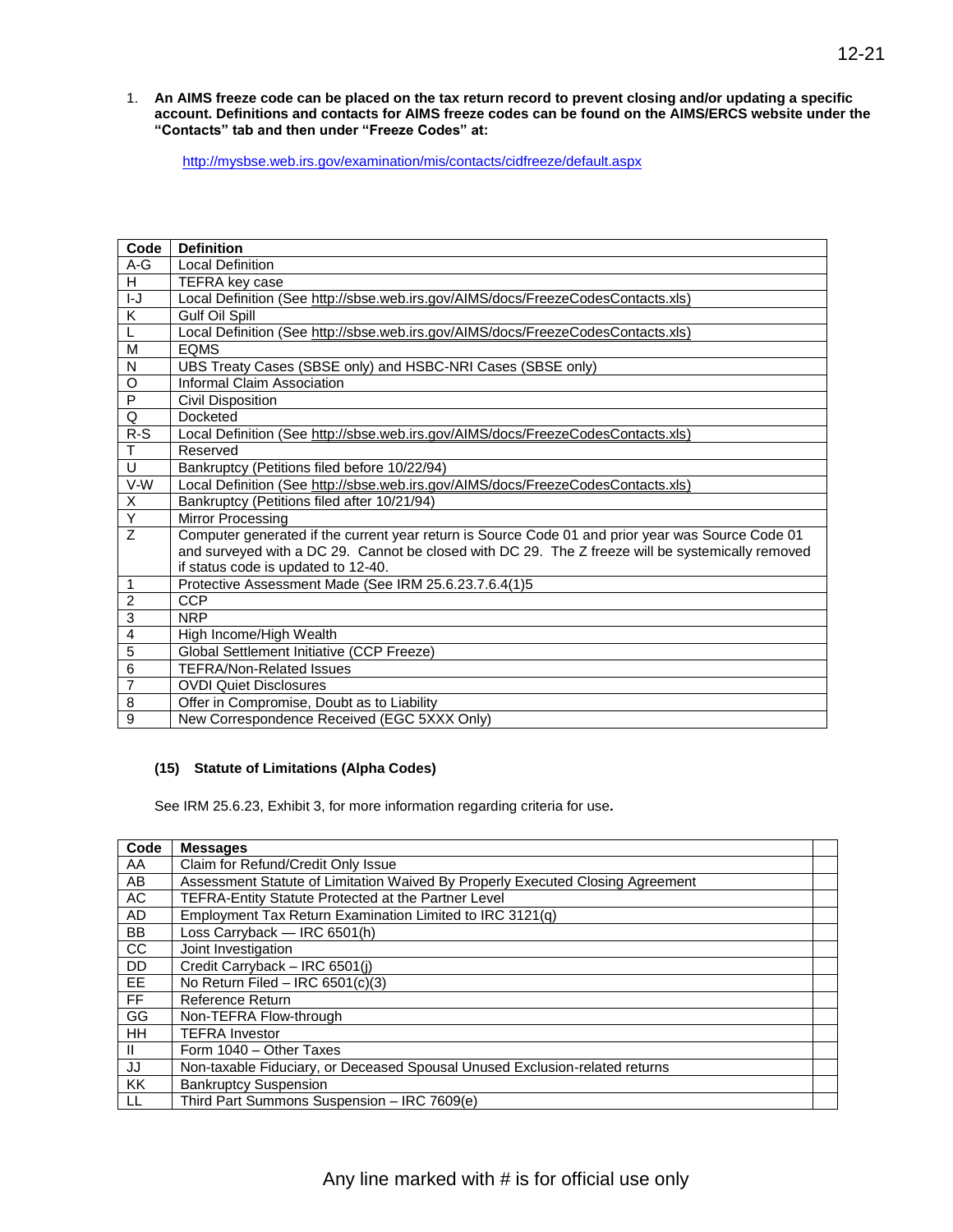| Code      | <b>Messages</b>                                                                              |   |
|-----------|----------------------------------------------------------------------------------------------|---|
| MМ        | Activity Not Engaged in for Profit. - IRC 183(e)(4)                                          |   |
| <b>NN</b> | Substantial Omission of Items - IRC 6501(e)                                                  |   |
|           |                                                                                              | # |
| <b>PP</b> | Intentionally allowing the Statute to Expire                                                 |   |
| QQ        | Docketed Cases                                                                               |   |
| <b>RR</b> | Various Other IRC's that Override IRC 6501(a)                                                |   |
| <b>SS</b> | Financial Disability - IRC 6511(h)                                                           |   |
| <b>TT</b> | Mitigation - IRC 1314(b)                                                                     |   |
| <b>UU</b> | Failure to Notify Secretary of Foreign Transfers – IRC 6501(c)(8)                            |   |
| <b>VV</b> | Gifts Not Adequately Disclosed on Return – IRC 6501(c)(9)                                    |   |
| <b>WW</b> | Failure to Disclose Information with Respect to "Listed Transactions" - IRC 6501(c)(10)      |   |
| XX        | Return Preparer, Promoter and Aiding/Abetting Penalties (Only used for ERCS Controls, not an |   |
|           | AIMS entry)                                                                                  |   |
| <b>YY</b> | Participation in Abusive Offshore Arrangements                                               |   |
| ZZ        | AIMS Database Transfer – Temporary ASED Alpha Code (Not to be used/input unless receiving    |   |
|           | (gaining) unit approves).                                                                    |   |

# **(16) AIMS & SETTS Reporting Cycle Charts**

| <b>FISCAL YEAR 2010</b> |                                                    |                                                             |               |               |  |  |  |  |
|-------------------------|----------------------------------------------------|-------------------------------------------------------------|---------------|---------------|--|--|--|--|
| Cycle<br>(YYYYMM)       | <b>Cutoff Date</b><br>For AIMS and<br><b>SETTS</b> | Window<br><b>Closes For</b><br><b>SETTS</b><br>Transmission | Total<br>Days | Total<br>Hrs. |  |  |  |  |
| 200910                  | Oct 23, 2009                                       | Oct 26, 2009                                                | 19            | 152           |  |  |  |  |
| 200911                  | Nov 20, 2009                                       | Nov 23, 2009                                                | 18            | 144           |  |  |  |  |
| 200912                  | Dec 25, 2009                                       | Dec 28, 2009                                                | 24            | 192           |  |  |  |  |
| 201001                  | Jan 22, 2010                                       | Jan 25, 2010                                                | 18            | 144           |  |  |  |  |
| 201002                  | Feb 19, 2010                                       | Feb 22, 2010                                                | 19            | 152           |  |  |  |  |
| 201003                  | Mar 26, 2010                                       | Mar 29, 2010                                                | 25            | 200           |  |  |  |  |
| 201004                  | Apr 23, 2010                                       | Apr 26, 2010                                                | 20            | 160           |  |  |  |  |
| 201005                  | May 21, 2010                                       | May 24, 2010                                                | 20            | 160           |  |  |  |  |
| 201006                  | Jun 25, 2010                                       | Jun 28, 2010                                                | 24            | 192           |  |  |  |  |
| 201007                  | Jul 23, 2010                                       | Jul 26, 2010                                                | 19            | 152           |  |  |  |  |
| 201008                  | Aug 20, 2010                                       | Aug 23, 2010                                                | 20            | 160           |  |  |  |  |
| 201009                  | Sep 24, 2010                                       | Sep 27, 2010                                                | 24            | 192           |  |  |  |  |
|                         |                                                    | FY TOTALS                                                   | 250           | 2000          |  |  |  |  |

| <b>FISCAL YEAR 2011</b> |                                                       |                                                                    |             | <b>FISCAL YEAR 2012</b> |                   |                                                    |                                                                  |             |                      |
|-------------------------|-------------------------------------------------------|--------------------------------------------------------------------|-------------|-------------------------|-------------------|----------------------------------------------------|------------------------------------------------------------------|-------------|----------------------|
| Cycle<br>(YYYYMM)       | Cutoff<br>Date For<br><b>AIMS and</b><br><b>SETTS</b> | <b>Window</b><br><b>Closes For</b><br><b>SETTS</b><br>Transmission | tal<br>Days | otal<br>Hrs.            | Cycle<br>(YYYYMM) | <b>Cutoff Date</b><br><b>For AIMS</b><br>and SETTS | Window<br><b>Closes For</b><br><b>SETTS</b><br>Transmissi<br>on. | tal<br>Days | <b>Total</b><br>Hrs. |
| 201010                  | Oct 22.<br>2010                                       | Oct 25, 2010                                                       | 19          | 152                     | 201110            | Oct 28, 2011                                       | Oct 31, 2011                                                     | 19          | 152                  |
| 201011                  | Nov 19.<br>2010                                       | Nov 22, 2010                                                       | 19          | 152                     | 201111            | Nov 25, 2011                                       | Nov 28.<br>2011                                                  | 18          | 144                  |
| 201012                  | Dec 24,<br>2010                                       | Dec 27, 2010                                                       | 23          | 184                     | 201112            | Dec 30, 2011                                       | Jan 03, 2012                                                     | 24          | 192                  |
| 201101                  | Jan 21,<br>2011                                       | Jan 24, 2011                                                       | 18          | 144                     | 201201            | Jan 27, 2012                                       | Jan 30, 2012                                                     | 18          | 144                  |
| 201102                  | Feb 18.<br>2011                                       | Feb 22, 2011                                                       | 20          | 160                     | 201202            | Feb 24, 2012                                       | Feb 27,<br>2012                                                  | 19          | 152                  |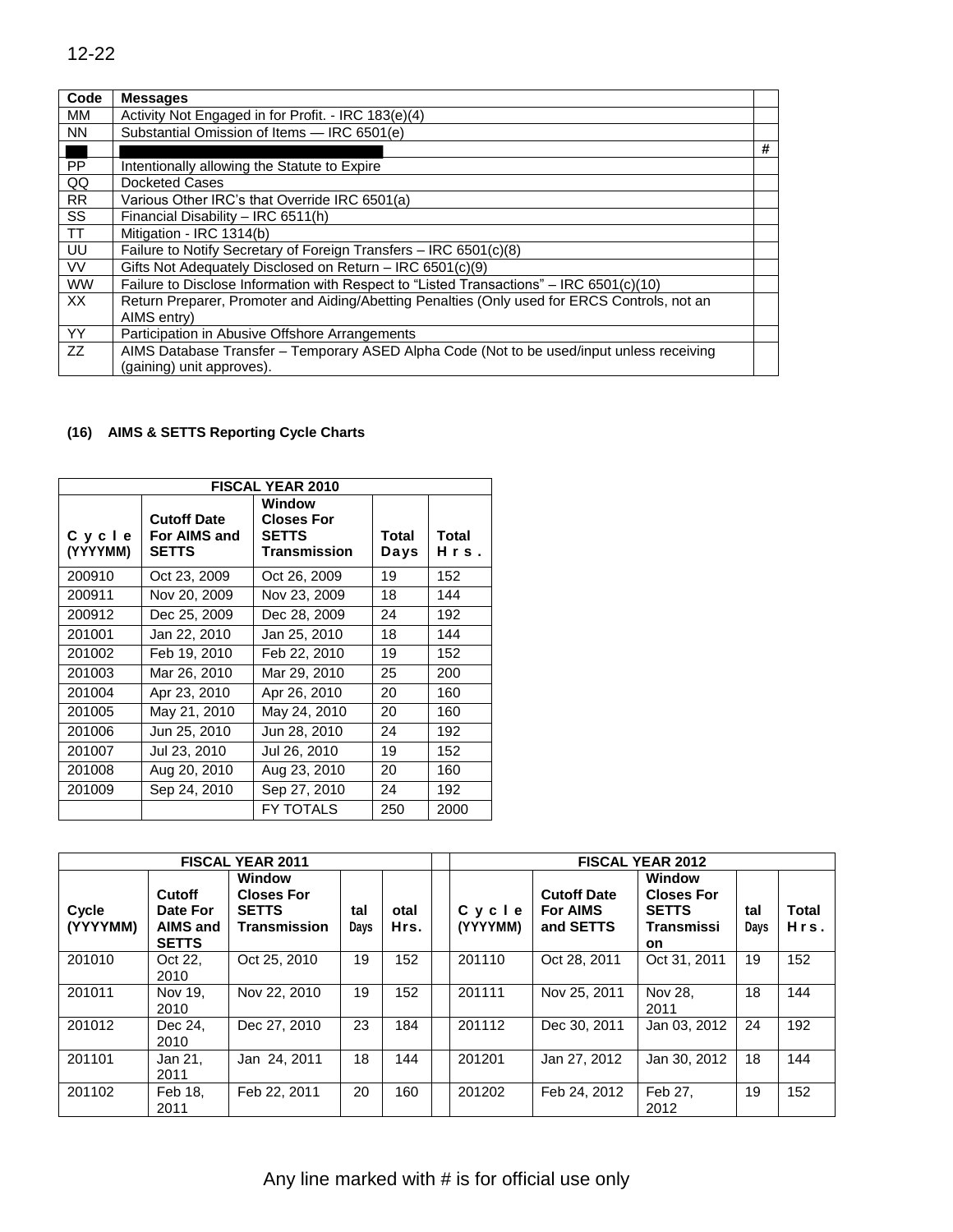| 201103 | Mar 25,<br>2011 | Mar 28, 2011     | 24  | 192  | 201203 | Mar 30, 2012 | Apr 02, 2012     | 25  | 200  |
|--------|-----------------|------------------|-----|------|--------|--------------|------------------|-----|------|
| 201104 | Apr 22,<br>2011 | Apr 25, 2011     | 20  | 160  | 201204 | Apr 27, 2012 | Apr 30, 2012     | 20  | 160  |
| 201105 | May 20,<br>2011 | May 23, 2011     | 20  | 160  | 201205 | May 25, 2012 | May 28,<br>2012  | 20  | 160  |
| 201106 | Jun 24.<br>2011 | Jun 27, 2011     | 24  | 192  | 201206 | Jun 29, 2012 | Jul 02, 2012     | 24  | 192  |
| 201107 | Jul 22.<br>2011 | Jul 25, 2011     | 19  | 152  | 201207 | Jul 27, 2012 | Jul 30, 2012     | 19  | 152  |
| 201108 | Aug 19,<br>2011 | Aug 22, 2011     | 20  | 160  | 201208 | Aug 24, 2012 | Aug 27,<br>2012  | 20  | 160  |
| 201109 | Sep 30,<br>2011 | Oct 03, 2011     | 29  | 232  | 201209 | Sep 28, 2012 | Oct 01, 2012     | 24  | 192  |
|        |                 | <b>FY TOTALS</b> | 250 | 2040 |        |              | <b>FY TOTALS</b> | 250 | 2000 |

|                   |                                                          | <b>FISCAL YEAR 2013</b>                                            |             |              | <b>FISCAL YEAR 2014</b> |                                                    |                                                                           |             |               |  |  |
|-------------------|----------------------------------------------------------|--------------------------------------------------------------------|-------------|--------------|-------------------------|----------------------------------------------------|---------------------------------------------------------------------------|-------------|---------------|--|--|
| Cycle<br>(YYYYMM) | Cutoff<br>Date For<br><b>AIMS</b><br>and<br><b>SETTS</b> | Window<br><b>Closes For</b><br><b>SETTS</b><br><b>Transmission</b> | tal<br>Days | otal<br>Hrs. | Cycle<br>(YYYYMM)       | <b>Cutoff Date</b><br><b>For AIMS</b><br>and SETTS | <b>Window</b><br><b>Closes For</b><br><b>SETTS</b><br><b>Transmission</b> | tal<br>Days | Total<br>Hrs. |  |  |
| 201210            | Oct 26.<br>2012                                          | Oct 29, 2012                                                       | 19          | 152          | 201310                  | Oct 25, 2013                                       | Oct 28, 2013                                                              | 19          | 152           |  |  |
| 201211            | Nov 23.<br>2012                                          | Nov 26, 2012                                                       | 18          | 144          | 201311                  | Nov 22.<br>2013                                    | Nov 25, 2013                                                              | 19          | 152           |  |  |
| 201212            | Dec 28.<br>2012                                          | Dec 31, 2012                                                       | 24          | 192          | 201312                  | Dec 27,<br>2013                                    | Dec 30, 2013                                                              | 23          | 184           |  |  |
| 201301            | Jan 25,<br>2013                                          | Jan 28, 2013                                                       | 18          | 144          | 201401                  | Jan 24, 2014                                       | Jan 27, 2014                                                              | 18          | 144           |  |  |
| 201302            | Feb 22,<br>2013                                          | Feb 25, 2013                                                       | 19          | 152          | 201402                  | $\overline{Fe}b$ 21,<br>2014                       | Feb 24, 2014                                                              | 19          | 152           |  |  |
| 201303            | Mar 29,<br>2013                                          | Apr 01, 2013                                                       | 25          | 200          | 201403                  | Mar 28,<br>2014                                    | Mar 31, 2014                                                              | 25          | 200           |  |  |
| 201304            | Apr 26,<br>2013                                          | Apr 29, 2013                                                       | 20          | 160          | 201404                  | Apr 25, 2014                                       | Apr 28, 2014                                                              | 20          | 160           |  |  |
| 201305            | May 24,<br>2013                                          | May 28, 2013                                                       | 20          | 160          | 201405                  | May 23,<br>2014                                    | May 27, 2014                                                              | 20          | 160           |  |  |
| 201306            | Jun 28,<br>2013                                          | Jul 01, 2013                                                       | 24          | 192          | 201406                  | Jun 27, 2014                                       | June 30, 2014                                                             | 24          | 192           |  |  |
| 201307            | Jul 26.<br>2013                                          | Jul 29, 2013                                                       | 19          | 152          | 201407                  | Jul 25, 2014                                       | Jul 28, 2014                                                              | 19          | 152           |  |  |
| 201308            | Aug 23,<br>2013                                          | Aug 26, 2013                                                       | 20          | 160          | 201408                  | Aug 22,<br>2014                                    | Aug 25, 2014                                                              | 20          | 160           |  |  |
| 201309            | Sep 27,<br>2013                                          | Sep 30, 2013                                                       | 24          | 192          | 201409                  | Sep 26,<br>2014                                    | Sep 29, 2014                                                              | 24          | 192           |  |  |
|                   |                                                          | FY TOTALS                                                          | 250         | 2000         |                         |                                                    | FY TOTALS                                                                 | 250         | 2000          |  |  |

|                   |                                                          | <b>FISCAL YEAR 2015</b>                                            |             |               | <b>FISCAL YEAR 2016</b> |                                                    |                                                                           |            |               |  |  |  |
|-------------------|----------------------------------------------------------|--------------------------------------------------------------------|-------------|---------------|-------------------------|----------------------------------------------------|---------------------------------------------------------------------------|------------|---------------|--|--|--|
| Cycle<br>(YYYYMM) | Cutoff<br>Date For<br><b>AIMS</b><br>and<br><b>SETTS</b> | Window<br><b>Closes For</b><br><b>SETTS</b><br><b>Transmission</b> | tal<br>Days | Total<br>Hrs. | Cycle<br>(YYYYMM)       | <b>Cutoff Date</b><br><b>For AIMS</b><br>and SETTS | <b>Window</b><br><b>Closes For</b><br><b>SETTS</b><br><b>Transmission</b> | ta<br>Days | Total<br>Hrs. |  |  |  |
| 201410            | Oct 24,<br>2014                                          | Oct 27, 2014                                                       | 19          | 152           | 201510                  | Oct 23, 2015                                       | Oct 26, 2015                                                              | 19         | 152           |  |  |  |
| 201411            | Nov 21,<br>2014                                          | Nov 24, 2014                                                       | 19          | 152           | 201511                  | Nov 20,<br>2015                                    | Nov 23, 2015                                                              | 19         | 152           |  |  |  |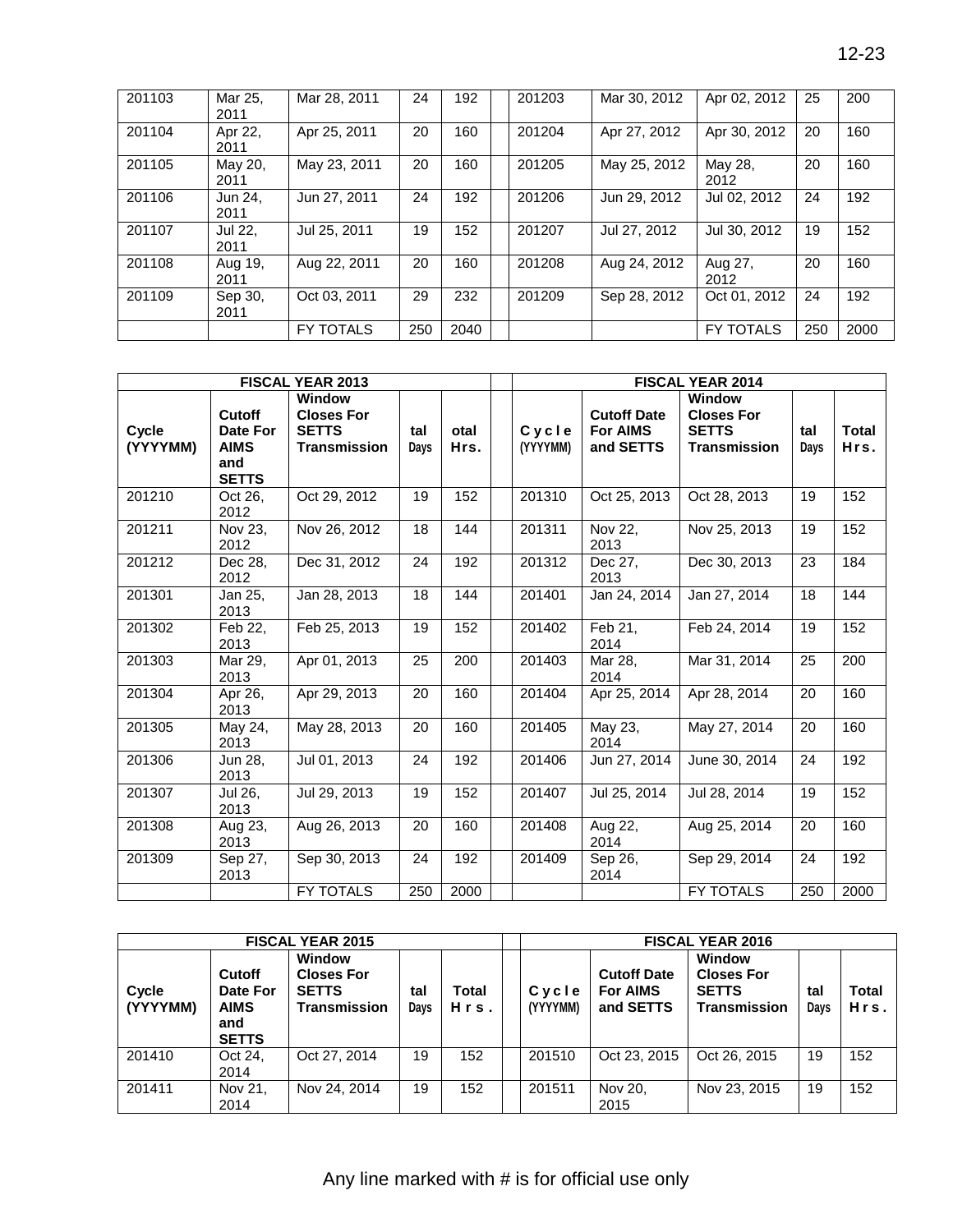| 201412 | Dec 26.<br>2014 | Dec 29, 2014     | 23  | 184   | 201512 | Dec 25.<br>2015 | Dec 28, 2015       | 23  | 184        |
|--------|-----------------|------------------|-----|-------|--------|-----------------|--------------------|-----|------------|
| 201501 | Jan 23,<br>2015 | Jan 26, 2015     | 18  | 144   | 201601 | Jan 22, 2016    | Jan 25, 2016       | 18  | 144        |
| 201502 | Feb 20.<br>2015 | Feb 23, 2015     | 19  | 152   | 201602 | Feb 19.<br>2016 | Feb 22, 2016       | 19  | 152        |
| 201503 | Feb 20.<br>2015 | Mar 30, 2015     | 25  | 200   | 201603 | Mar 25,<br>2016 | Mar 28, 2016       | 25  | 200        |
| 201504 | Apr 24,<br>2015 | Apr 27, 2015     | 20  | 160   | 201604 | Apr 22, 2016    | Apr 25, 2016       | 20  | 160        |
| 201505 | May 22,<br>2015 | May 26, 2015     | 20  | 160   | 201605 | May 20,<br>2016 | May 23, 2016       | 20  | 160        |
| 201506 | Jun 26,<br>2015 | Jun 29, 2015     | 24  | 192   | 201606 | Jun 24, 2016    | Jun 27, 2016<br>24 | 192 | 20160<br>6 |
| 201507 | Jul 24.<br>2015 | Jul 27, 2015     | 19  | 152   | 201607 | Jul 22, 2016    | Jul 25, 2016       | 19  | 152        |
| 201508 | Aug 21,<br>2015 | Aug 24, 2015     | 20  | 160   | 201608 | Aug 19,<br>2016 | Aug 22, 2016       | 20  | 160        |
| 201509 | Sep 25.<br>2015 | Sep 28, 2015     | 24  | 192   | 201609 | Sep 30,<br>2016 | Oct 03, 2016       | 29  | 232        |
|        |                 | <b>FY TOTALS</b> | 250 | 2,000 |        |                 | <b>FY TOTALS</b>   | 255 | 2,040      |

|          |                 | <b>FISCAL YEAR 2017</b> |      |              | <b>FISCAL YEAR 2018</b> |                    |                     |      |          |  |  |  |
|----------|-----------------|-------------------------|------|--------------|-------------------------|--------------------|---------------------|------|----------|--|--|--|
|          |                 | <b>Window</b>           |      |              |                         |                    | <b>Window</b>       |      |          |  |  |  |
|          | Cutoff          | <b>Closes For</b>       |      |              |                         | <b>Cutoff Date</b> | <b>Closes For</b>   |      |          |  |  |  |
| Cycle    | Date For        | <b>SETTS</b>            | tal  | <b>Total</b> | Cycle                   | <b>For AIMS</b>    | <b>SETTS</b>        | tal  | otal     |  |  |  |
| (YYYYMM) | <b>AIMS and</b> | <b>Transmission</b>     | Days | Hrs.         | (YYYYMM)                | and SETTS          | <b>Transmission</b> | Days | Hrs.     |  |  |  |
|          | <b>SETTS</b>    |                         |      |              |                         |                    |                     |      |          |  |  |  |
| 201610   | Oct 28.         | Oct 31, 2016            | 19   | 152          | 201710                  | Oct 27, 2017       | Oct 30, 2017        | 19   | 152      |  |  |  |
|          | 2016            |                         |      |              |                         |                    |                     |      |          |  |  |  |
| 201611   | Nov 25,         | Nov 28, 2016            | 18   | 144          | 201711                  | Nov 24,            | Nov 27, 2017        | 18   | 144      |  |  |  |
|          | 2016            |                         |      |              |                         | 2017               |                     |      |          |  |  |  |
| 201612   | Dec 30,         | Jan 03, 2017            | 24   | 192          | 201712                  | Dec 29,            | Jan 02, 2018        | 24   | 192      |  |  |  |
|          | 2016            |                         |      |              |                         | 2017               |                     |      |          |  |  |  |
| 201701   | Jan 27,         | Jan 30, 2017            | 18   | 144          | 201801                  | Jan 26, 2018       | Jan 29, 2018        | 18   | 144      |  |  |  |
|          | 2017            |                         |      |              |                         |                    |                     |      |          |  |  |  |
| 201702   | Feb 24.         | Feb 27, 2017            | 19   | 152          | 201802                  | Feb 23.            | Feb 26, 2018        | 19   | 152      |  |  |  |
|          | 2017            |                         |      |              |                         | 2018               |                     |      |          |  |  |  |
| 201703   | Mar 31.         | Apr 03, 2017            | 25   | 200          | 201803                  | Mar 30.            | Apr 02, 2018        | 25   | 200      |  |  |  |
|          | 2017            |                         |      |              |                         | 2018               |                     |      |          |  |  |  |
| 201704   | Apr 28,         | May 01, 2017            | 20   | 160          | 201804                  | Apr 27, 2018       | Apr 30, 2018        | 20   | 160      |  |  |  |
|          | 2017            |                         |      |              |                         |                    |                     |      |          |  |  |  |
| 201705   | May 26,         | May 30, 2017            | 20   | 160          | 201805                  | May 25,            | May 29, 2018        | 20   | 160      |  |  |  |
|          | 2017            |                         |      |              |                         | 2018               |                     |      |          |  |  |  |
| 201706   | Jun 30,         | Jul 03, 2017            | 24   | 192          | 201806                  | Jun 29, 2018       | Jul 02, 2018        | 24   | 192      |  |  |  |
|          | 2017            |                         |      |              |                         |                    |                     |      |          |  |  |  |
| 201707   | Jul 28.         | Jul 31, 2017            | 19   | 152          | 201807                  | Jul 27, 2018       | Jul 30, 2018        | 19   | 152      |  |  |  |
|          | 2017            |                         |      |              |                         |                    |                     |      |          |  |  |  |
| 201708   | Aug 25,         | Aug 28, 2017            | 20   | 160          | 201808                  | Aug 24,            | Aug 27, 2018        | 20   | 160      |  |  |  |
|          | 2017            |                         |      |              |                         | 2018               |                     |      |          |  |  |  |
| 201709   | Sep 29,         | Oct 02, 2017            | 24   | 192          | 201809                  | Sep 28,            | Oct 01, 2018        | 24   | 192      |  |  |  |
|          | 2017            |                         |      |              |                         | 2018               |                     |      |          |  |  |  |
|          |                 | <b>FY TOTALS</b>        | 250  | 2,000        |                         |                    | <b>FY TOTALS</b>    | 250  | 2,00     |  |  |  |
|          |                 |                         |      |              |                         |                    |                     |      | $\Omega$ |  |  |  |

| <b>FISCAL YEAR 2019</b> |          |                   |      |       | <b>FISCAL YEAR 2020</b> |                    |                   |      |       |  |  |
|-------------------------|----------|-------------------|------|-------|-------------------------|--------------------|-------------------|------|-------|--|--|
|                         |          | <b>Window</b>     |      |       |                         |                    | Window            |      |       |  |  |
|                         | Cutoff   | <b>Closes For</b> |      |       |                         | <b>Cutoff Date</b> | <b>Closes For</b> |      |       |  |  |
| Cycle                   | Date For | <b>SETTS</b>      | tal  | Total | Cycle                   | <b>For AIMS</b>    | <b>SETTS</b>      | tal  | Total |  |  |
| (YYYYMM)                | AIMS and | Transmission      | Davs | Hrs.  | (YYYYMM)                | and SETTS          | Transmission      | Davs | Hrs.  |  |  |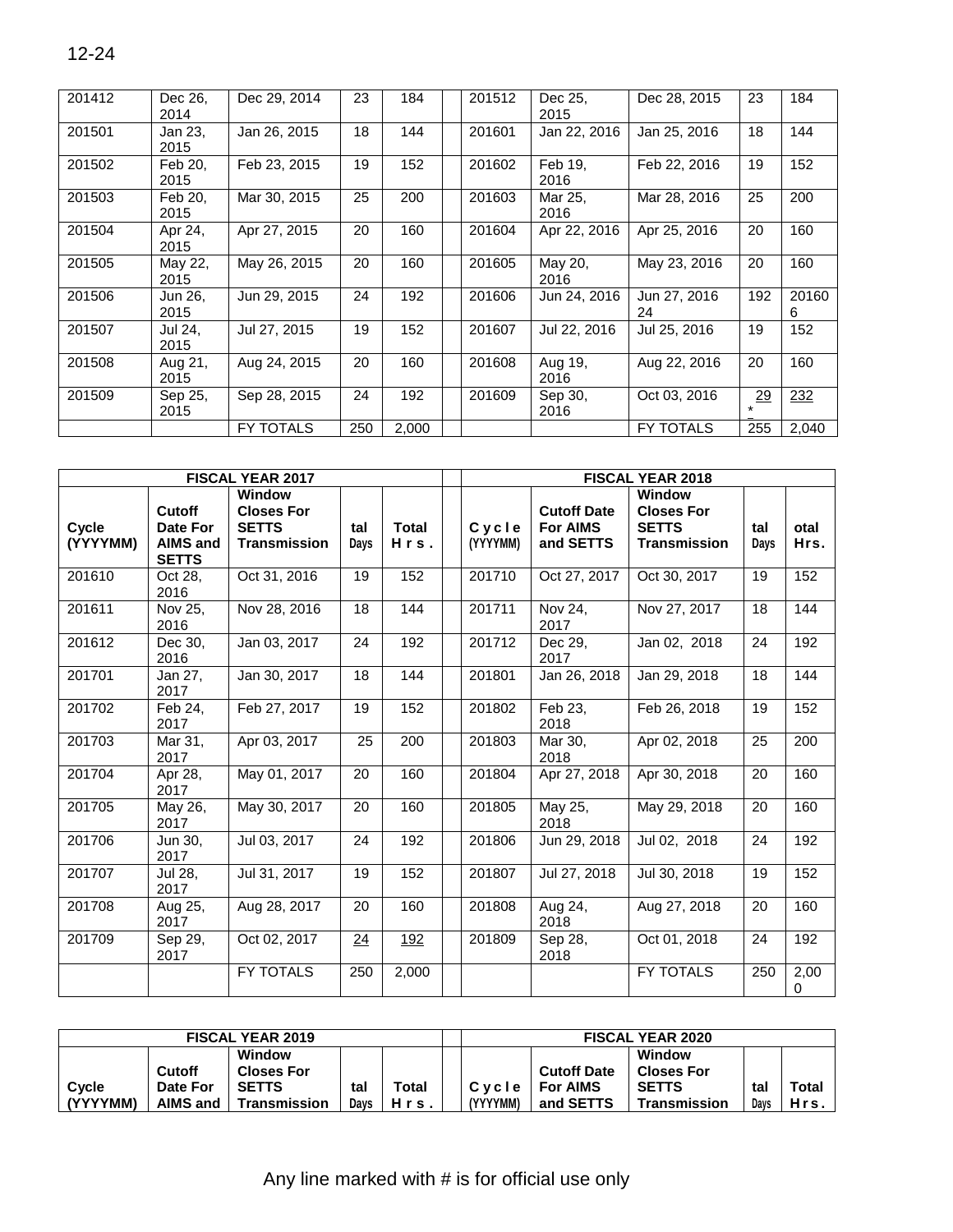|        | <b>SETTS</b>    |                    |     |       |        |                 |                             |         |      |
|--------|-----------------|--------------------|-----|-------|--------|-----------------|-----------------------------|---------|------|
| 201810 | Oct 26,<br>2018 | Oct 29, 2018       | 19  | 152   | 201910 | Oct 25, 2019    | Oct 28, 2019                | 19      | 152  |
| 201811 | Nov 23,<br>2018 | Nov 26, 2018       | 18  | 144   | 201911 | Nov 22,<br>2019 | Nov 25, 2019                | 19      | 152  |
| 201812 | Dec 28,<br>2018 | Dec 31, 2018<br>24 | 192 |       | 201912 | Dec 27,<br>2019 | Dec 30, 2019<br>- 184<br>23 |         |      |
| 201901 | Jan 25,<br>2019 | Jan 28, 2019       | 18  | 144   | 202001 | Jan 24, 2020    | Jan 27, 2020                | 18      | 144  |
| 201902 | Feb 22,<br>2019 | Feb 25, 2019       | 19  | 152   | 202002 | Feb 21,<br>2020 | Feb 24, 2020                | 19      | 152  |
| 201903 | Mar 29,<br>2019 | Apr 01, 2019       | 25  | 200   | 202003 | Mar 27,<br>2020 | Mar 30, 2020                | 25      | 200  |
| 201904 | Apr 26,<br>2019 | Apr 29, 2019       | 20  | 160   | 202004 | Apr 24, 2020    | Apr 27, 2020                | 20      | 160  |
| 201905 | May 24,<br>2019 | May 28, 2019       | 20  | 160   | 202005 | May 22,<br>2020 | May 26, 2020                | 20      | 160  |
| 201906 | Jun 28,<br>2019 | Jul 01, 2019<br>24 | 192 |       | 202006 | Jun 26, 2020    | Jun 29, 2020<br>24          | 19<br>2 |      |
| 201907 | Jul 26,<br>2019 | Jul 29, 2019       | 19  | 152   | 202007 | Jul 24, 2020    | Jul 27, 2020                | 19      | 152  |
| 201908 | Aug 23,<br>2019 | Aug 26, 2019       | 20  | 160   | 202008 | Aug 21,<br>2020 | Aug 24, 2020                | 20      | 160  |
| 201909 | Sep 27,<br>2019 | Sept 30, 2019      | 24  | 192   | 202009 | Sep 25,<br>2020 | Sept 28, 2020               | 24      | 192  |
|        |                 | FY TOTALS          | 250 | 2,000 |        |                 | FY TOTALS                   | 25<br>0 | 2000 |

|                   |                                                       | <b>FISCAL YEAR 2021</b>                                            |             |                      |  |  |  |  |
|-------------------|-------------------------------------------------------|--------------------------------------------------------------------|-------------|----------------------|--|--|--|--|
| Cycle<br>(YYYYMM) | Cutoff<br>Date For<br><b>AIMS and</b><br><b>SETTS</b> | Window<br><b>Closes For</b><br><b>SETTS</b><br><b>Transmission</b> | tal<br>Days | <b>Total</b><br>Hrs. |  |  |  |  |
| 202010            | Oct 23.<br>2020                                       | Oct 26 2020                                                        | 19          | 152                  |  |  |  |  |
| 202011            | Nov 20.<br>2020                                       | Nov 23, 2020                                                       | 19          | 152                  |  |  |  |  |
| 202012            | Dec 25,<br>2020                                       | Dec 28, 2020<br>24                                                 | 23          | 184                  |  |  |  |  |
| 202101            | Jan 22,<br>2021                                       | Jan 25, 2021                                                       | 18          | 144                  |  |  |  |  |
| 202102            | Feb 19,<br>2021                                       | Feb 22, 2021                                                       | 19          | 152                  |  |  |  |  |
| 202103            | Mar 26,<br>2021                                       | Mar 29, 2021                                                       | 25          | 200                  |  |  |  |  |
| 202104            | Apr 23,<br>2021                                       | Apr 26 2021                                                        | 20          | 160                  |  |  |  |  |
| 202105            | May 21,<br>2021                                       | May 24, 2021                                                       | 20          | 160                  |  |  |  |  |
| 202106            | Jun 25,<br>2021                                       | Jun 28, 2021<br>24                                                 | 24          | 192                  |  |  |  |  |
| 202107            | Jul 23,<br>2021                                       | Jul 26, 2021                                                       | 19          | 152                  |  |  |  |  |
| 202108            | Aug 20,<br>2021                                       | Aug 23, 2021                                                       | 20          | 160                  |  |  |  |  |
| 202109            | Sep 24,<br>2021                                       | Sept 27, 2021                                                      | 24          | 192                  |  |  |  |  |
|                   |                                                       | <b>FY TOTALS</b>                                                   | 250         | 2,000                |  |  |  |  |